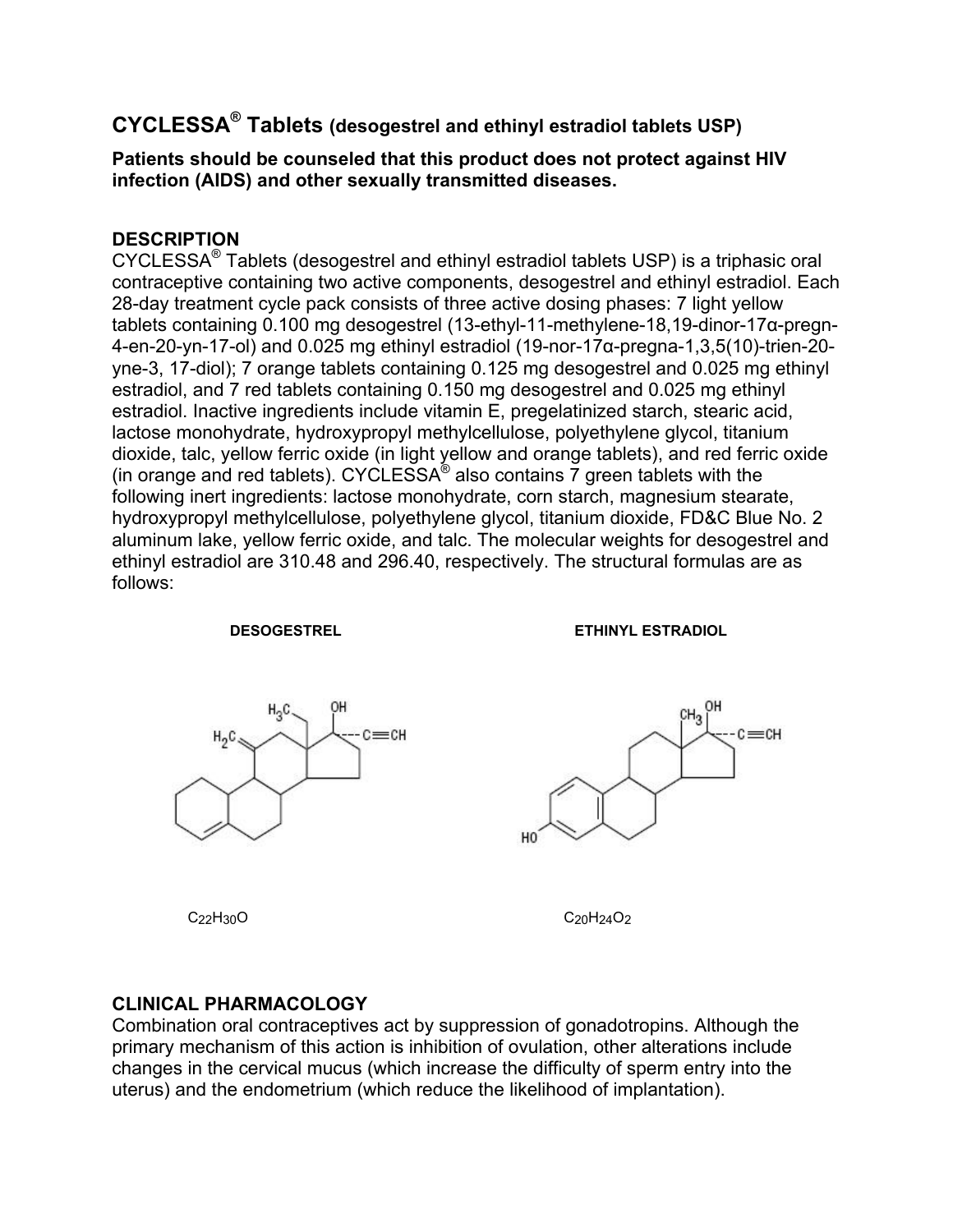Receptor-binding studies, as well as studies in animals, have shown that etonogestrel, the biologically active metabolite of desogestrel, combines high progestational activity with minimal intrinsic androgenicity (91,92). The relevance of this latter finding in humans is unknown.

### **Pharmacokinetics**

### Absorption

Desogestrel is rapidly and almost completely absorbed and converted into etonogestrel, its biologically active metabolite. Following oral administration, the relative bioavailability of desogestrel, based on the lowest and highest tablet strengths, 0.100 mg desogestrel/0.025 mg ethinyl estradiol and 0.150 mg desogestrel/0.025 mg ethinyl estradiol, compared to solution, as measured by serum levels of etonogestrel, is approximately 100%. Ethinyl estradiol is rapidly and almost completely absorbed. When the lowest and highest tablet strengths, 0.100 mg desogestrel/0.025 mg ethinyl estradiol and 0.150 mg desogestrel/0.025 mg ethinyl estradiol, were compared to solution, the relative bioavailability of ethinyl estradiol was 92% and 98%, respectively. The effect of food on the bioavailability of CYCLESSA® Tablets (desogestrel and ethinyl estradiol tablets USP) following oral administration has not been evaluated.

The pharmacokinetics of etonogestrel and ethinyl estradiol following multiple dose administration of CYCLESSA® tablets were determined during the third cycle in 21 subjects. After multiple dosing with CYCLESSA®, plasma concentrations of etonogestrel reached steady-state after four days of treatment during dosing Phases 1 and 3. During dosing Phase 2, steady-state was reached after five days of treatment. The dosenormalized  $AUC_{0-24}$  for etonogestrel was increased approximately 20% from Phase 1 to Phase 2 and approximately 10% from Phase 2 to Phase 3. SHBG concentrations were shown to be induced by the daily administration of ethinyl estradiol. Steady state for ethinyl estradiol was reached after four days of dosing in all dosing phases. The pharmacokinetic parameters of etonogestrel and ethinyl estradiol during the third cycle following multiple dose administration of CYCLESSA® tablets are summarized in **Table 1.** 

| <b>Etonogestrel</b>      |       |                            |                       |                          |                         |  |  |
|--------------------------|-------|----------------------------|-----------------------|--------------------------|-------------------------|--|--|
| Phase                    | Dose  | $C_{\text{max}}$           | $\rm t_{max}$         | $n$ -AUC <sub>0-24</sub> | CL/F                    |  |  |
| (days)                   | mg    | pg/mL                      | hr                    | pg•hr/mL/mcg             | L/hr                    |  |  |
| $1(1-7)$                 | 0.100 | 2163.3 (856.4)             | 1.6(0.7)              | 196.0 (75.4)             | 6.1(2.3)                |  |  |
| $2(8-14)$                | 0.125 | $3241.5(1296.5)^{\dagger}$ | 1.1 $(0.3)^{\dagger}$ | 234.4 $(85.0)^{\dagger}$ | 5.1 $(1.9)^{\dagger}$   |  |  |
| $3(15-21)$               | 0.150 | 3855.7 (1273.1)            | 1.5(0.8)              | 256.6 (104.0)            | 4.6(1.6)                |  |  |
| <b>Ethinyl Estradiol</b> |       |                            |                       |                          |                         |  |  |
| Phase                    | Dose  | $C_{\text{max}}$           | $t_{\rm max}$         | $n$ -AUC <sub>0-24</sub> | CL/F                    |  |  |
| (days)                   | mg    | pg/mL                      | hr                    | pg•hr/mL/mcg             | L/hr                    |  |  |
| $1(1-7)$                 | 0.025 | 85.4 (51.7)                | 1.5(0.8)              | 26.4 (11.5)              | 43.5 (15.0)             |  |  |
| $2(8-14)$                | 0.025 | $91.3(52.2)^{\dagger}$     | 1.2 $(1.2)^{\dagger}$ | 29.0 $(15.5)^{\dagger}$  | 41.7 $(15.5)^{\dagger}$ |  |  |
| $3(15-21)$               | 0.025 | 90.1 (48.2)                | 1.2(0.7)              | 28.3 (13.2)              | 42.5 (18.7)             |  |  |

#### **TABLE 1:** MEAN (SD) PHARMACOKINETIC PARAMETERS OF CYCLESSA® OVER A 28-DAY DOSING PERIOD IN THE THIRD CYCLE (n=21).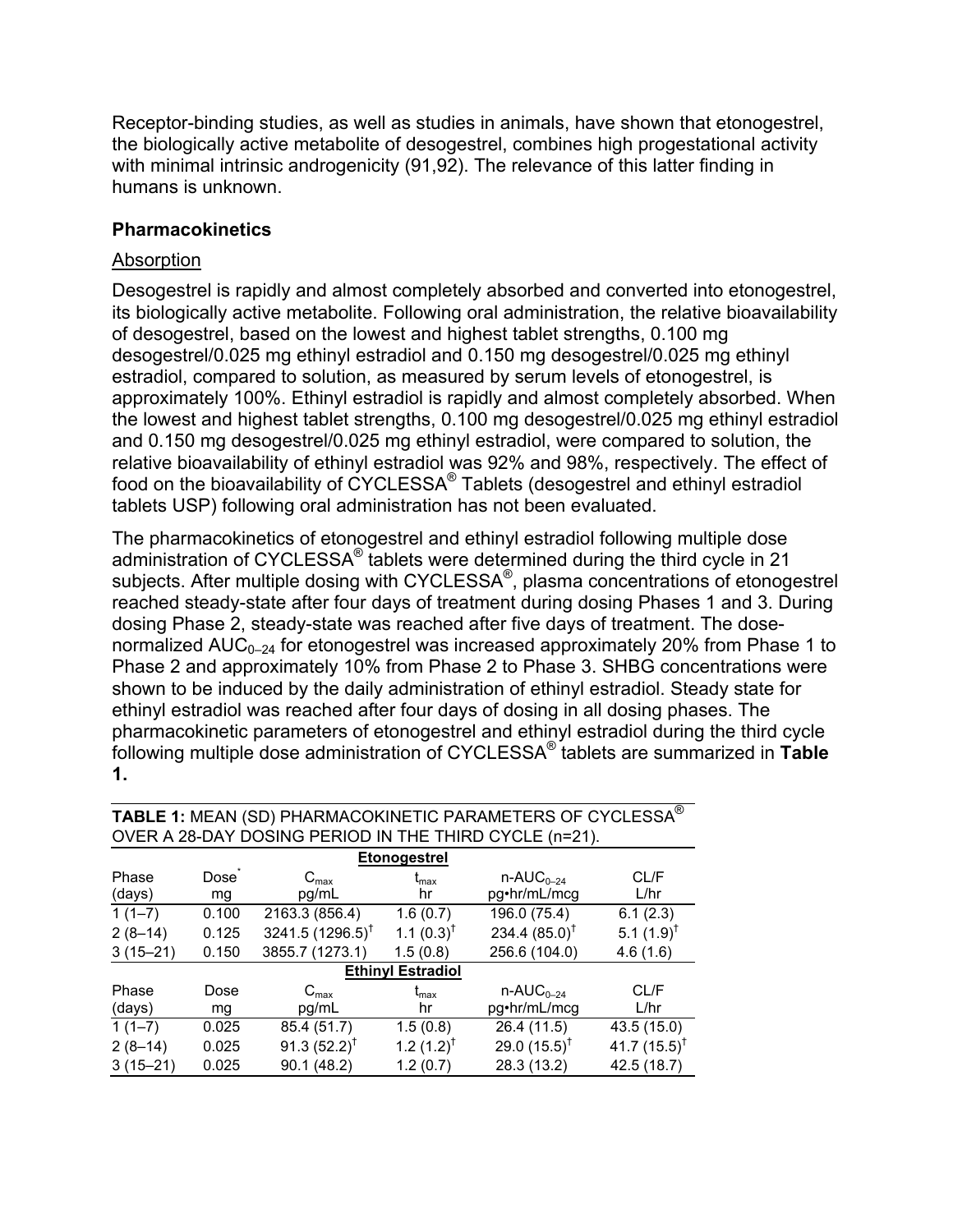$C_{\text{max}}$  – maximum serum drug concentration  $t_{\text{max}}$  – time at which maximum serum drug concentration occurs n-AUC<sub>0–24</sub> – area under the concentration- vs. time curve -0 to 24 hours normalized to 1 mcg administered CL/F – apparent clearance Note: for information on  $t_{1/2}$  for Day 21, see the Excretion section. \* Desogestrel  $^{\dagger}$  n=20

### **Distribution**

Etonogestrel, the active metabolite of desogestrel, was found to be 98% protein bound, primarily to sex hormone-binding globulin (SHBG). Ethinyl estradiol is primarily bound to plasma albumin. Ethinyl estradiol does not bind to SHBG, but induces SHBG synthesis. Desogestrel, in combination with ethinyl estradiol, does not counteract the estrogeninduced increase in SHBG, resulting in lower serum levels of free testosterone (96–99).

#### Metabolism

*Desogestrel:* Desogestrel is rapidly and completely metabolized by hydroxylation in the intestinal mucosa and on first pass through the liver to etonogestrel. *In vitro* data suggest an important role for the cytochrome P450 CYP2C9 in the bioactivation of desogestrel. Further metabolism of etonogestrel into 6β-hydroxy, etonogestrel and 6β-13ethyl-dihydroxylated metabolites as major metabolites is catalyzed by CYP3A4. Other metabolites (i.e., 3α-OH-desogestrel, 3β-OH-desogestrel, and 3α-OH-5α-H-desogestrel) also have been identified and these metabolites may undergo glucuronide and sulfate conjugation.

*Ethinyl estradiol:* Ethinyl estradiol is subject to a significant degree of presystemic conjugation (phase II metabolism). Ethinyl estradiol, escaping gut wall conjugation, undergoes phase I metabolism and hepatic conjugation (phase II metabolism). Major phase I metabolites are 2-OH-ethinyl estradiol and 2-methoxy-ethinyl estradiol. Sulfate and glucuronide conjugates of both ethinyl estradiol and phase I metabolites, which are excreted in bile, can undergo enterohepatic circulation.

#### **Excretion**

Etonogestrel and ethinyl estradiol are primarily eliminated in urine, bile and feces. At steady state, on Day 21, the elimination half-lives of etonogestrel and ethinyl estradiol are 37.1±14.8 hours and 28.2±10.5 hours, respectively.

#### **Special Populations**

Race

There is no information to determine the effect of race on the pharmacokinetics of CYCLESSA® Tablets (desogestrel and ethinyl estradiol tablets USP).

#### Hepatic Insufficiency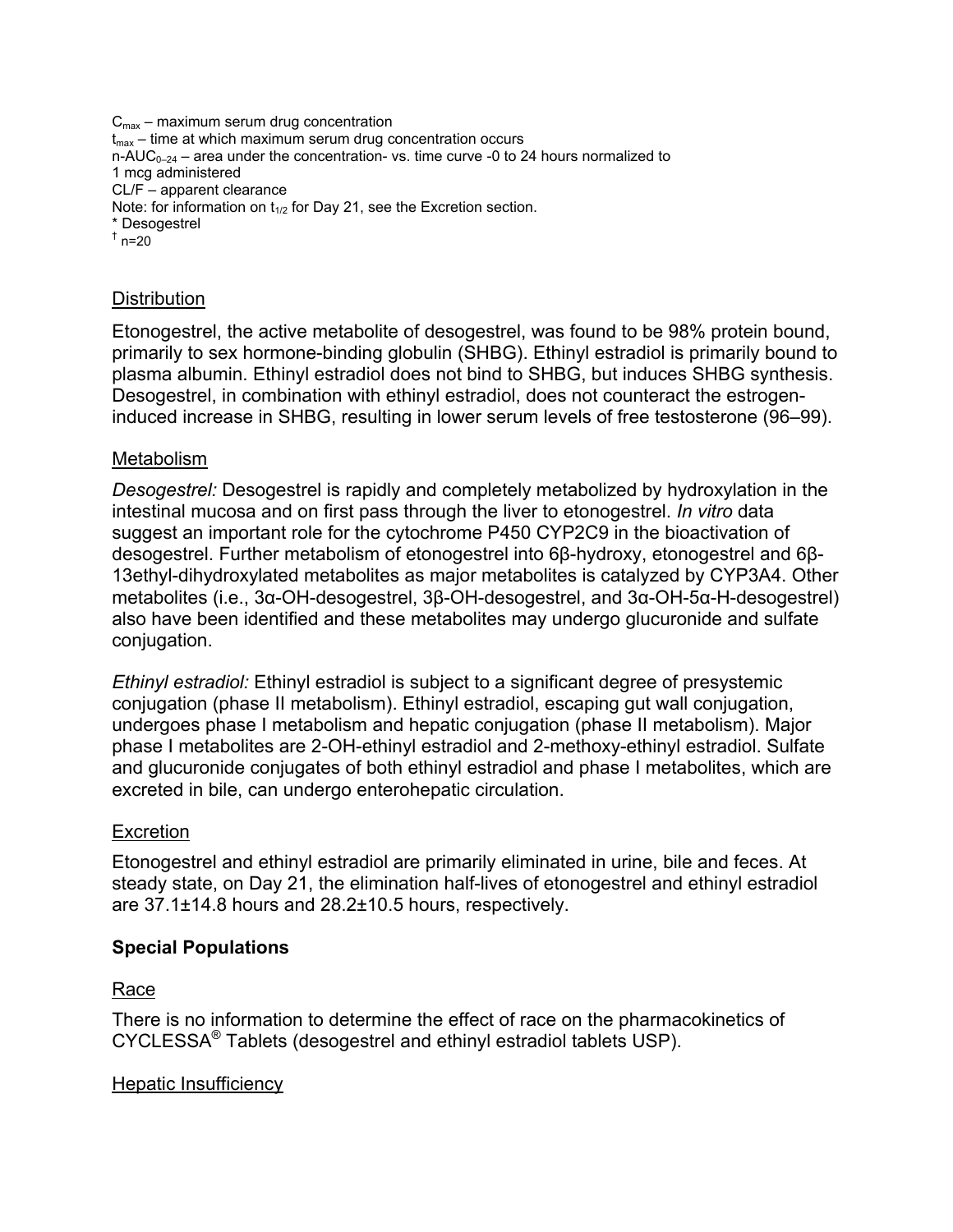No formal studies were conducted to evaluate the effect of hepatic disease on the disposition of CYCLESSA®. However, steroid hormones may be poorly metabolized in patients with impaired liver function (see PRECAUTIONS).

#### Renal Insufficiency

No formal studies were conducted to evaluate the effect of renal disease on the disposition of CYCLESSA®.

### Drug-Drug Interactions

Interactions between desogestrel/ethinyl estradiol and other drugs have been reported in the literature. No formal drug-drug interaction studies were conducted with CYCLESSA® (see PRECAUTIONS).

### **INDICATIONS AND USAGE**

CYCLESSA® Tablets (desogestrel and ethinyl estradiol tablets USP) is indicated for the prevention of pregnancy in women who elect to use this product as a method of contraception.

Oral contraceptives are highly effective. **Table 2** lists the typical unintended pregnancy rates for users of combination oral contraceptives and other methods of contraception. The efficacy of these contraceptive methods, except sterilization, the IUD, and implants, depends upon the reliability with which they are used. Correct and consistent use of these methods can result in lower failure rates.

**TABLE 2:** PERCENTAGE OF WOMEN EXPERIENCING AN UNINTENDED PREGNANCY DURING THE FIRST YEAR OF TYPICAL USE AND THE FIRST YEAR OF PERFECT USE OF CONTRACEPTION AND THE PERCENTAGE CONTINUING USE AT THE END OF THE FIRST YEAR, UNITED STATES.

|                             | % of Women Experiencing an Unintended<br>Pregnancy within the First Year of Use | % of Women<br><b>Continuing Use</b><br>at One Year* |     |  |  |
|-----------------------------|---------------------------------------------------------------------------------|-----------------------------------------------------|-----|--|--|
| <b>Method</b>               | Typical Use <sup>†</sup>                                                        | Perfect Use <sup>‡</sup>                            |     |  |  |
| (1)                         | (2)                                                                             | (3)                                                 | (4) |  |  |
| Chance <sup>§</sup>         | 85                                                                              | 85                                                  |     |  |  |
| Spermicides <sup>1</sup>    | 26                                                                              | 6                                                   | 40  |  |  |
| Periodic abstinence         | 25                                                                              |                                                     | 63  |  |  |
| Calendar                    |                                                                                 | 9                                                   |     |  |  |
| <b>Ovulation Method</b>     |                                                                                 | 3                                                   |     |  |  |
| Sympto-Thermal <sup>#</sup> |                                                                                 | $\overline{2}$                                      |     |  |  |
| Post-Ovulation              |                                                                                 |                                                     |     |  |  |
| Withdrawal                  | 19                                                                              | 4                                                   |     |  |  |
| $Cap^{\triangleright}$      |                                                                                 |                                                     |     |  |  |
| Parous Women                | 40                                                                              | 26                                                  | 42  |  |  |
| Nulliparous Women           | 20                                                                              | 9                                                   | 56  |  |  |
| Sponge                      |                                                                                 |                                                     |     |  |  |
| Parous Women                | 40                                                                              | 20                                                  | 42  |  |  |
| Nulliparous Women           | 20                                                                              | 9                                                   | 56  |  |  |
| Diaphragm <sup>b</sup>      | 20                                                                              | 6                                                   | 56  |  |  |
| Condom $\beta$              |                                                                                 |                                                     |     |  |  |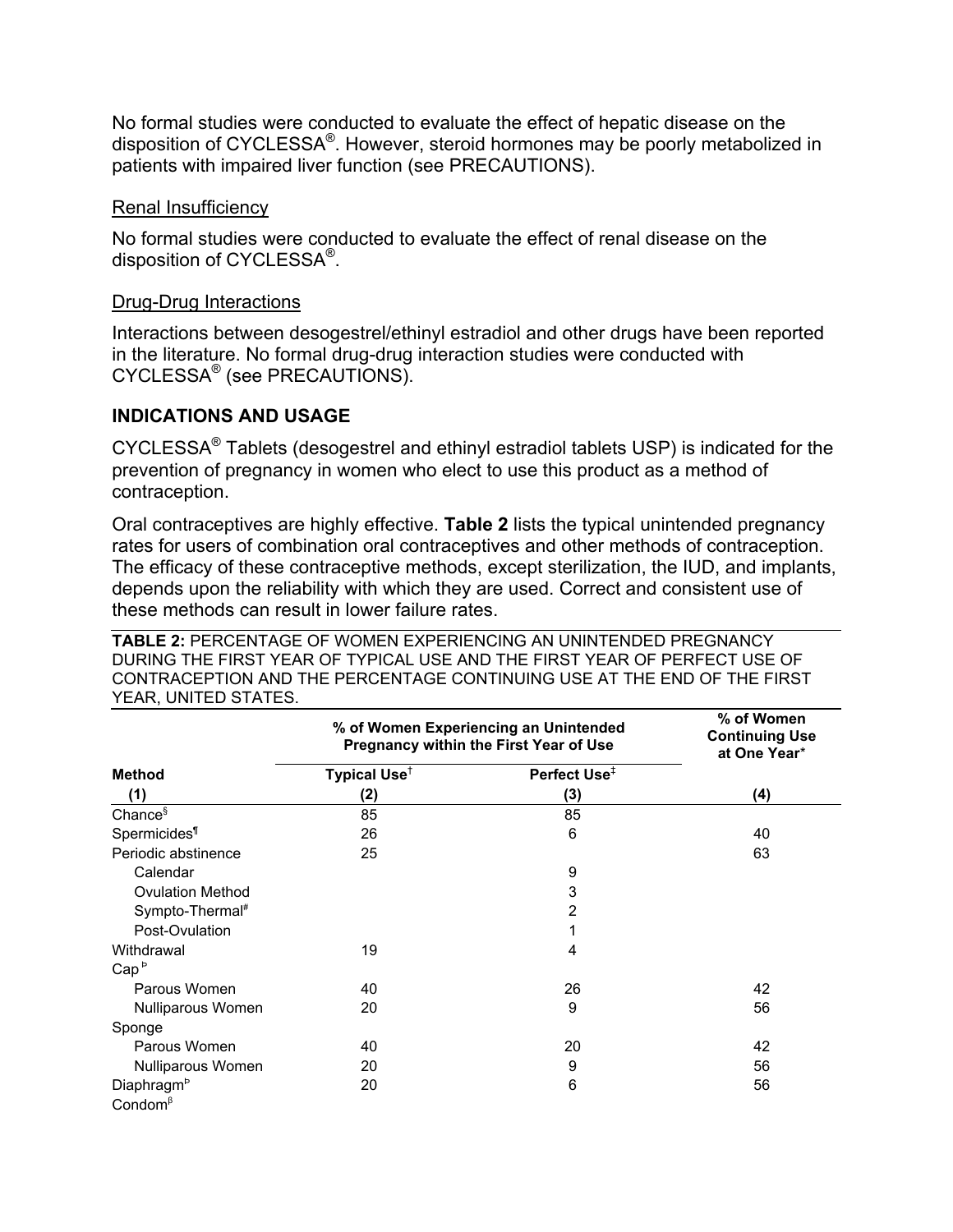| Female (Reality)        | 21   | 5    | 56  |
|-------------------------|------|------|-----|
| Male                    | 14   | 3    | 61  |
| Pill                    | 5    |      | 71  |
| Progestin Only          |      | 0.5  |     |
| Combined                |      | 0.1  |     |
| <b>IUD</b>              |      |      |     |
| Progesterone T          | 2.0  | 1.5  | 81  |
| Copper T 380A           | 0.8  | 0.6  | 78  |
| $L$ Ng 20               | 0.1  | 0.1  | 81  |
| Depo-Provera            | 0.3  | 0.3  | 70  |
| Norplant and Norplant-2 | 0.05 | 0.05 | 88  |
| Female sterilization    | 0.5  | 0.5  | 100 |
| Male sterilization      | 0.15 | 0.10 | 100 |

**Emergency Contraceptive Pills:** Treatment initiated within 72 hours after unprotected intercourse reduces risk of pregnancy by at least 75%.à

**Lactational Amenorrhea Method:** LAM is a highly effective, *temporary* method of contraception.è Source: Trussell J, Stewart F, Contraceptive Efficacy. In Hatcher RA, Trussell J, Stewart F, Cates W, Stewart GK, Kowal D, Guest F, *Contraceptive Technology: Seventeenth Revised Edition.* New York, NY: Irvington Publishers, 1998.

Among couples attempting to avoid pregnancy, the percentage who continue to use a method for one year

<sup>†</sup> Among *typical* couples who initiate use of a method (not necessarily for the first time), the percentage who experience an accidental pregnancy during the first year if they do not stop use for any other reason

‡ Among couples who initiate use of a method (not necessarily for the first time) and who use it *perfectly* (both consistently and correctly), the percentage who experience an accidental pregnancy during the first year if they do not stop use for any other reason

- $\textsuperscript{s}$  The percentage of women becoming pregnant noted in columns (2) and (3) are based on data from populations where contraception is not used and from women who cease using contraception in order to become pregnant. Among such populations, about 89% became pregnant in one year. This estimate was lowered slightly (to 85%) to represent the percentage that would become pregnant within one year among women now relying on reversible methods of contraception if they abandon contraception altogether
- ¶ Foams, creams, gels, vaginal suppositories and vaginal film #

 Cervical mucous (ovulation) method supplemented by calendar in the preovulatory and basal body temperature in the postovulatory phases

Þ With spermicidal cream or jelly

<sup>β</sup> Without spermicides

<sup>à</sup> The treatment schedule is one dose within 72 hours after unprotected intercourse and a second dose 12 hours after the first dose. The Food and Drug Administration has declared the following brands of oral contraceptives to be safe and effective for emergency contraception: Ovral® (1 dose is 2 white pills), Alesse<sup>®</sup> (1 dose is 5 pink pills), Nordette<sup>®</sup> or Levlen<sup>®</sup> (1 dose is 2 light orange pills), Lo/Ovral<sup>®</sup> (1 dose is 4 white pills), Triphasil<sup>®</sup> or Tri-Levlen<sup>®</sup> (1 dose is 4 yellow pills)

<sup>è</sup> However, to maintain effective protection against pregnancy, another method of contraception must be used as soon as menstruation resumes, the frequency or duration of breastfeeds is reduced, bottle feeds are introduced or the baby reaches six months of age

# **CONTRAINDICATIONS**

Oral contraceptives should not be used in women who currently have the following conditions:

- Thrombophlebitis or thromboembolic disorders
- A past history of deep vein thrombophlebitis or thromboembolic disorders
- Cerebral vascular or coronary artery disease (current or history)
- Valvular heart disease with thrombogenic complications
- Severe hypertension
- Diabetes with vascular involvement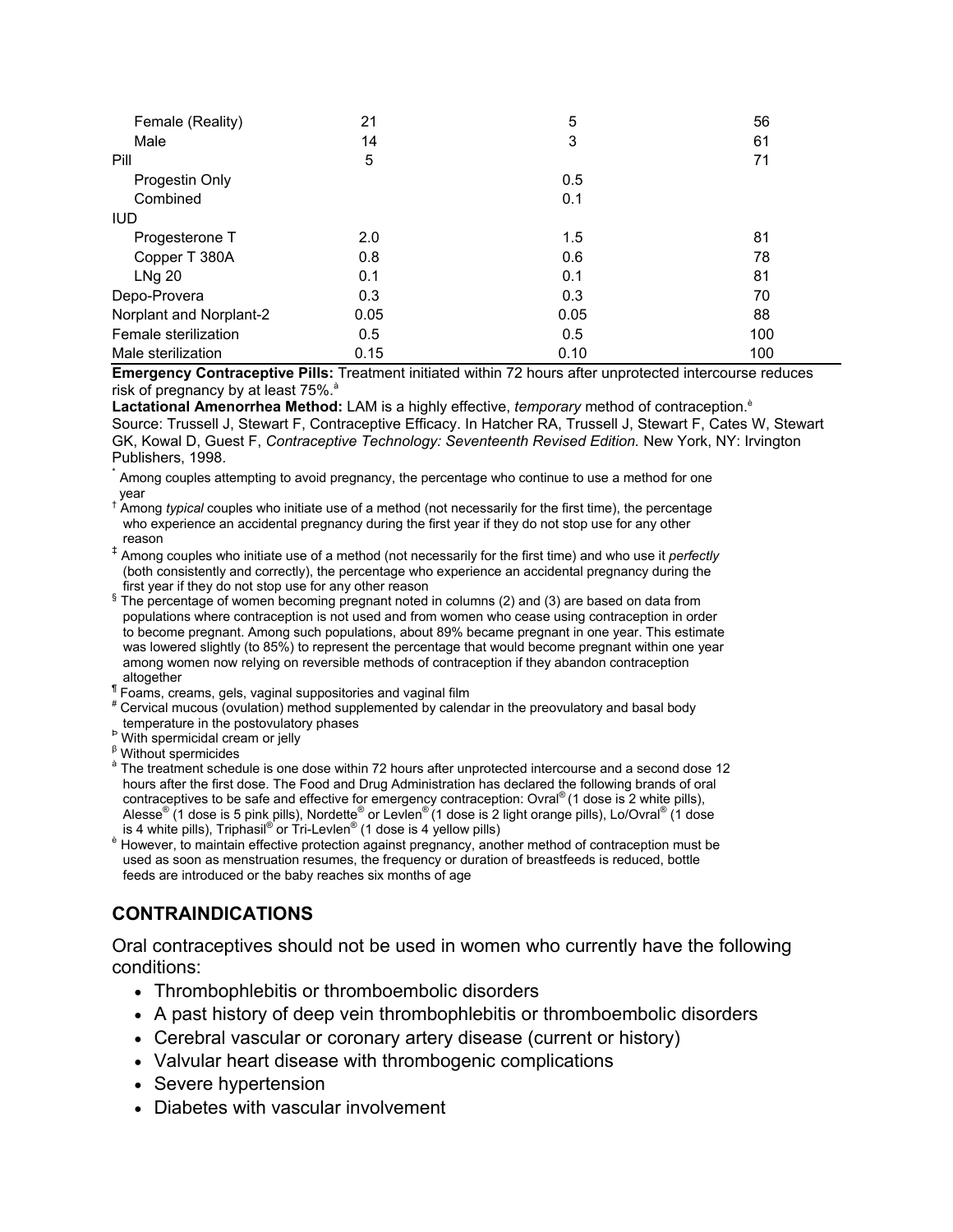- Headaches with focal neurological symptoms
- Major surgery with prolonged immobilization
- Known or suspected carcinoma of the breast (or personal history of breast cancer)
- Carcinoma of the endometrium or other known or suspected estrogen-dependent neoplasia
- Undiagnosed abnormal genital bleeding
- Cholestatic jaundice of pregnancy or jaundice with prior hormonal contraceptive use
- Hepatic tumors (benign or malignant) or active liver disease
- Known or suspected pregnancy
- Heavy smoking (≥15 cigarettes per day) and over age 35
- Hypersensitivity to any of the components of CYCLESSA<sup>®</sup> Tablets (desogestrel and ethinyl estradiol tablets USP)

#### **WARNINGS**

**Cigarette smoking increases the risk of serious cardiovascular side effects from oral contraceptive use. This risk increases with age and with heavy smoking (15 or more cigarettes per day) and is quite marked in women over 35 years of age. Women who use oral contraceptives should be strongly advised not to smoke.**

The use of oral contraceptives is associated with increased risks of several serious conditions including venous and arterial thrombotic and thromboembolic events (such as myocardial infarction, thromboembolism, and stroke) hepatic neoplasia, gallbladder disease, and hypertension, although the risk of serious morbidity or mortality is very small in healthy women without underlying risk factors. The risk of morbidity and mortality increases significantly in the presence of other underlying risk factors such as certain inherited thrombophilias, hypertension, hyperlipidemias, obesity, and diabetes.

Practitioners prescribing oral contraceptives should be familiar with the following information relating to these risks.

The information contained in this package insert is principally based on studies carried out in patients who used oral contraceptives with formulations of higher doses of estrogens and progestogens than those in common use today. The effect of long-term use of the oral contraceptives with formulations of lower doses of both estrogens and progestogens remains to be determined.

Throughout this labeling, epidemiologic studies reported are of two types: retrospective or case control studies and prospective or cohort studies. Case control studies provide a measure of the relative risk of a disease, namely, a *ratio* of the incidence of a disease among oral contraceptive users to that among non-users. The relative risk does not provide information on the actual clinical occurrence of a disease. Cohort studies provide a measure of attributable risk, which is the *difference* in the incidence of disease between oral contraceptive users and non-users. The attributable risk does provide information about the actual occurrence of a disease in the population (Adapted from refs. 2 and 3 with the authors' permission). For further information, the reader is referred to a text on epidemiological methods.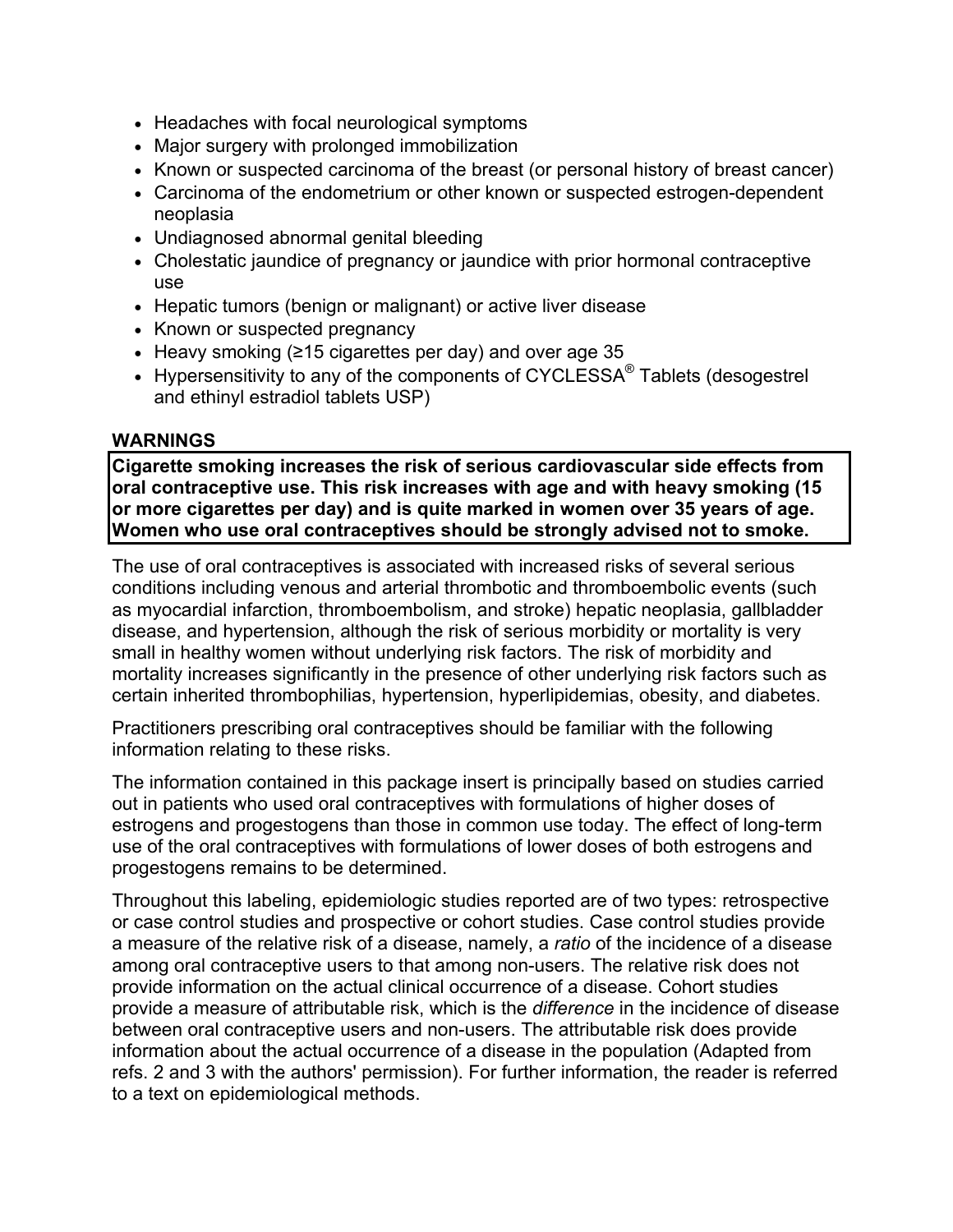#### **1. THROMBOEMBOLIC DISORDERS AND OTHER VASCULAR PROBLEMS**

#### a. Thromboembolism

An increased risk of thromboembolic and thrombotic disease associated with the use of oral contraceptives is well established. Case control studies have found the relative risk of users compared to non-users to be 3 for the first episode of superficial venous thrombosis, 4 to 11 for deep vein thrombosis or pulmonary embolism, and 1.5 to 6 for women with predisposing conditions for venous thromboembolic disease (2,3,19–24). Cohort studies have shown the relative risk to be somewhat lower, about 3 for new cases and about 4.5 for new cases requiring hospitalization (25). The risk of thromboembolic disease associated with oral contraceptives is not related to length of use and disappears after pill use is stopped (2).

Several epidemiologic studies indicate that third generation oral contraceptives, including those containing desogestrel, are associated with a higher risk of venous thromboembolism than certain second generation oral contraceptives (102–104). In general, these studies indicate an approximate two-fold increased risk, which corresponds to an additional 1–2 cases of venous thromboembolism per 10,000 women-years of use. However, data from additional studies have not shown this two-fold increase in risk.

A two- to four-fold increase in relative risk of post-operative thromboembolic complications has been reported with the use of oral contraceptives (9,26). The relative risk of venous thrombosis in women who have predisposing conditions is twice that of women without such medical conditions (9,26). If feasible, oral contraceptives should be discontinued at least four weeks prior to and for two weeks after elective surgery of a type associated with an increase in risk of thromboembolism and during and following prolonged immobilization. Since the immediate postpartum period is associated with an increased risk of thromboembolism, oral contraceptives should be started no earlier than four to six weeks after delivery in women who elect not to breastfeed.

#### b. Myocardial infarction

An increased risk of myocardial infarction has been attributed to oral contraceptive use. This risk is primarily in smokers or women with other underlying risk factors for coronary artery disease such as hypertension, hypercholesterolemia, morbid obesity, and diabetes. The relative risk of heart attack for current oral contraceptive users has been estimated to be two to six (4–10). The risk is very low in women under the age of 30.

Smoking in combination with oral contraceptive use has been shown to contribute substantially to the incidence of myocardial infarction in women in their mid-thirties or older with smoking accounting for the majority of excess cases (11). Mortality rates associated with circulatory disease have been shown to increase substantially in smokers over the age of 35 and non-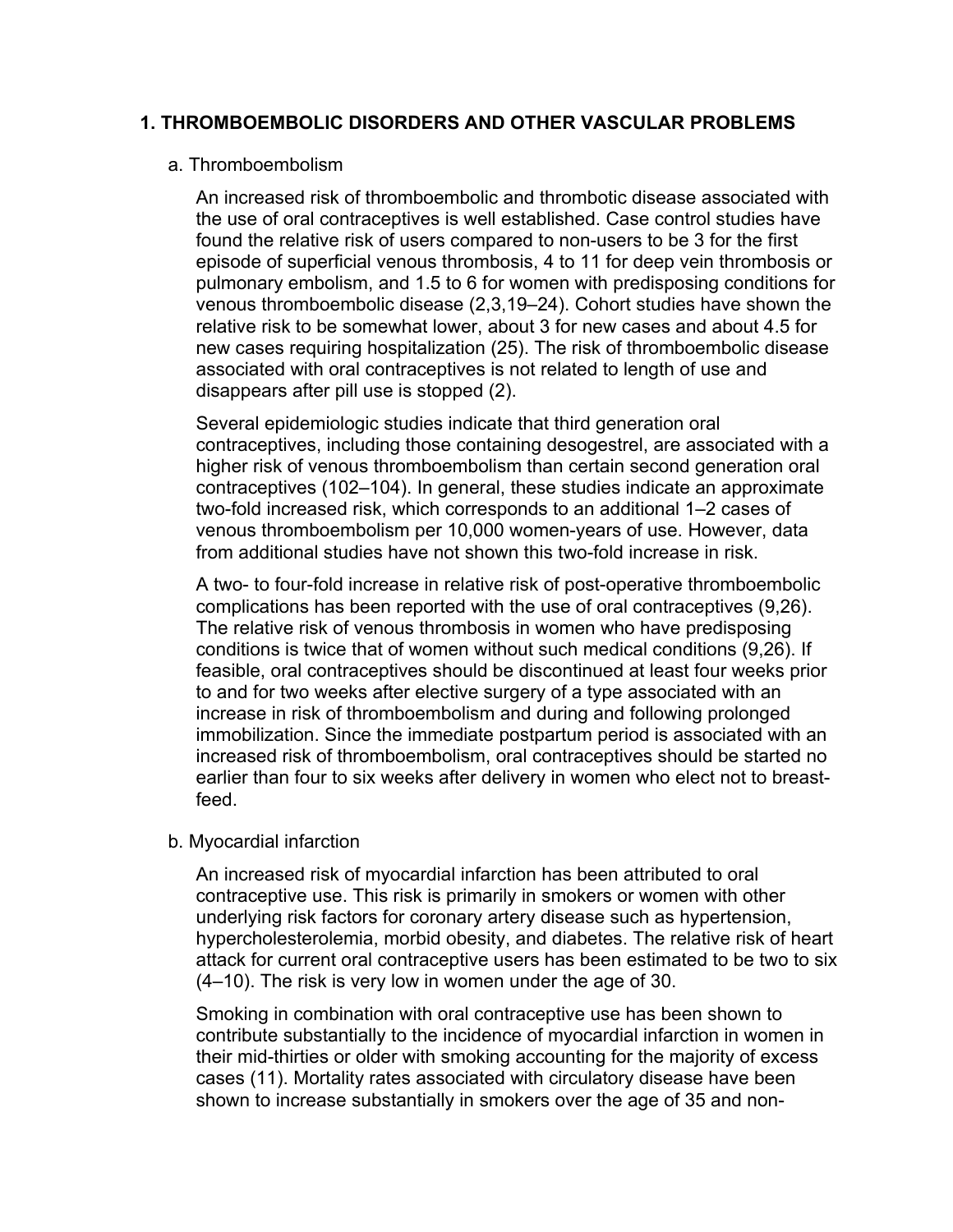| <b>IABLE 3:</b> CIRCULATORY DISEASE MORTALITY RATES PER 100,000 WOMAN-YEARS BY<br>AGE, SMOKING STATUS, AND ORAL CONTRACEPTIVE USE. |                                         |                                     |                                       |                                   |  |  |
|------------------------------------------------------------------------------------------------------------------------------------|-----------------------------------------|-------------------------------------|---------------------------------------|-----------------------------------|--|--|
| <b>AGE</b>                                                                                                                         | <b>EVER-USERS</b><br><b>NON-SMOKERS</b> | <b>EVER-USERS</b><br><b>SMOKERS</b> | <b>CONTROLS</b><br><b>NON-SMOKERS</b> | <b>CONTROLS</b><br><b>SMOKERS</b> |  |  |
| $15 - 24$                                                                                                                          | 0.0                                     | 10.5                                | 0.0                                   | 0.0                               |  |  |
| $25 - 34$                                                                                                                          | 4.4                                     | 14.2                                | 2.7                                   | 4.2                               |  |  |
| $35 - 44$                                                                                                                          | 21.5                                    | 63.4                                | 6.4                                   | 15.2                              |  |  |
| $45+$                                                                                                                              | 52.4                                    | 206.7                               | 11.4                                  | 27.9                              |  |  |

smokers over the age of 40 (**Table 3**) among women who use oral contraceptives.

**TABLE 3:** CIRCULATORY DISEASE MORTALITY RATES PER 100,000 WOMAN-YEARS BY

Oral contraceptives may compound the effects of well-known risk factors, such as hypertension, diabetes, hyperlipidemias, age, and obesity (13). In particular, some progestogens are known to decrease HDL cholesterol and cause glucose intolerance, while estrogens may create a state of hyperinsulinism (14–18). Oral contraceptives have been shown to increase blood pressure among users (see section 9 in WARNINGS). Similar effects on risk factors have been associated with an increased risk of heart disease. Oral contraceptives must be used with caution in women with cardiovascular disease risk factors.

#### c. Cerebrovascular diseases

Oral contraceptives have been shown to increase both the relative and attributable risks of cerebrovascular events (thrombotic and hemorrhagic strokes), although, in general, the risk is greatest among older (>35 years), hypertensive women who also smoke. Hypertension was found to be a risk factor for both users and non-users, for both types of strokes, while smoking interacted to increase the risk for hemorrhagic strokes (27–29).

In a large study, the relative risk of thrombotic strokes has been shown to range from 3 for normotensive users to 14 for users with severe hypertension (30). The relative risk of hemorrhagic stroke is reported to be 1.2 for nonsmokers who used oral contraceptives, 2.6 for smokers who did not use oral contraceptives, 7.6 for smokers who used oral contraceptives, 1.8 for normotensive users, and 25.7 for users with severe hypertension (30). The attributable risk is also greater in older women (3). Oral contraceptives also increase the risk for stroke in women with other underlying risk factors such as certain inherited or acquired thrombophilias, hyperlipidemias, and obesity. Women with migraine (particularly migraine with aura) who take combination oral contraceptives may be at an increased risk of stroke.

#### d. Dose-related risk of vascular disease from oral contraceptives

A positive association has been observed between the amount of estrogen and progestogen in oral contraceptives and the risk of vascular disease (31– 33). A decline in serum high-density lipoproteins (HDL) has been reported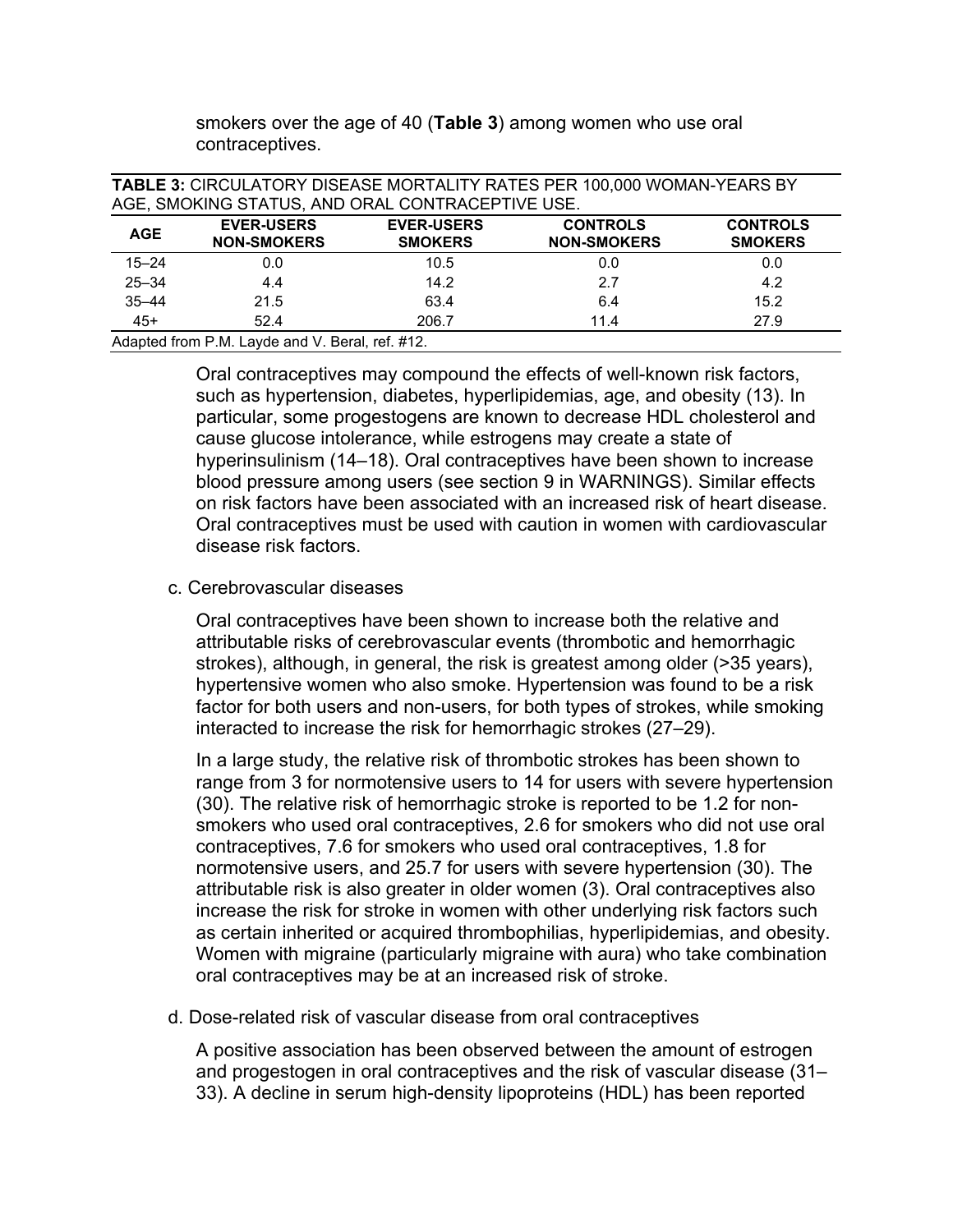with many progestational agents (14–16). A decline in serum high-density lipoproteins has been associated with an increased incidence of ischemic heart disease. Because estrogens increase HDL cholesterol, the net effect of an oral contraceptive depends on a balance achieved between doses of estrogen and progestogen and the nature and absolute amount of progestogens used in the contraceptives. The amount of both hormones should be considered in the choice of an oral contraceptive.

Minimizing exposure to estrogen and progestogen is in keeping with good principles of therapeutics. For any particular estrogen/progestogen combination, the dosage regimen prescribed should be one which contains the least amount of estrogen and progestogen that is compatible with a low failure rate and the needs of the individual patient. New acceptors of oral contraceptive agents should be started on a product containing the lowest hormone content that provides satisfactory results in the individual.

e. Persistence of risk of vascular disease

There are two studies which have shown persistence of risk of vascular disease for ever-users of oral contraceptives. In a study in the United States, the risk of developing myocardial infarction after discontinuing oral contraceptives persists for at least 9 years for women 40–49 years old who had used oral contraceptives for five or more years, but this increased risk was not demonstrated in other age groups (8). In another study in Great Britain, the risk of developing cerebrovascular disease persisted for at least 6 years after discontinuation of oral contraceptives, although excess risk was very small (34). However, both studies were performed with oral contraceptive formulations containing 50 micrograms or more of estrogens.

#### **2. ESTIMATES OF MORTALITY FROM CONTRACEPTIVE USE**

One study gathered data from a variety of sources which have estimated the mortality rate associated with different methods of contraception at different ages (**Table 4**). These estimates include the combined risk of death associated with contraceptive methods plus the risk attributable to pregnancy in the event of method failure. Each method of contraception has its specific benefits and risks. The study concluded that with the exception of oral contraceptive users 35 and older who smoke and 40 and older who do not smoke, mortality associated with all methods of birth control is low and below that associated with childbirth.

The observation of a possible increase in risk of mortality with age for oral contraceptive users is based on data gathered in the 1970's - but not reported until 1983 (35). However, current clinical practice involves the use of lower estrogen formulations combined with careful restriction of oral contraceptive use to women who do not have the various risk factors listed in this labeling.

Because of these changes in practice and, also, because of some limited new data which suggest that the risk of cardiovascular disease with the use of oral contraceptives may now be less than previously observed (100,101), the Fertility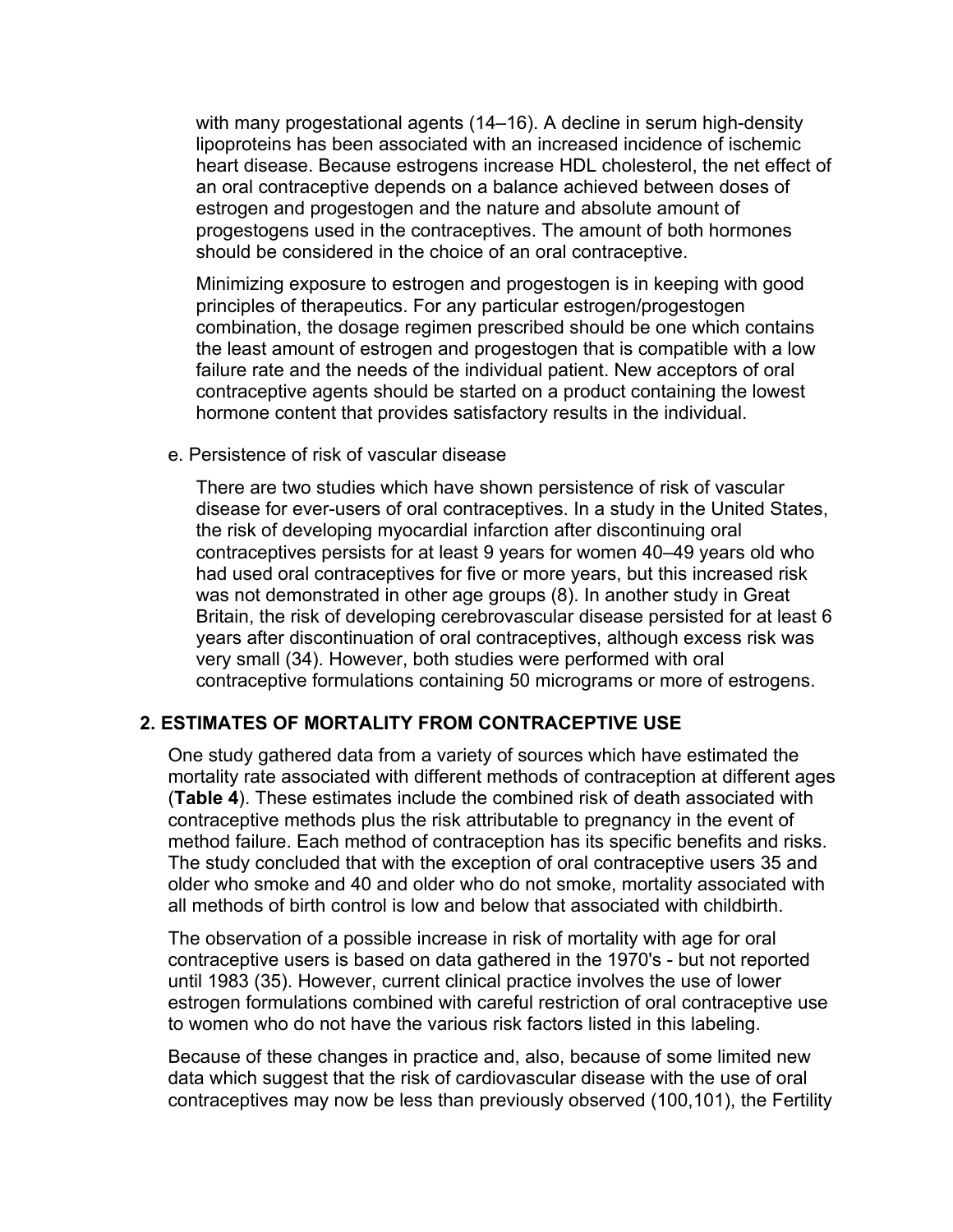and Maternal Health Drugs Advisory Committee was asked to review the topic in 1989. The Committee concluded that although cardiovascular disease risks may be increased with oral contraceptive use after age 40 in healthy non-smoking women (even with the newer low-dose formulations), there are also greater potential health risks associated with pregnancy in older women and with the alternative surgical and medical procedures which may be necessary if such women do not have access to effective and acceptable means of contraception.

Therefore, the Committee recommended that the benefits of low-dose oral contraceptive use by healthy non-smoking women over 40 may outweigh the possible risks. Of course, older women, as all women who take oral contraceptives, should take the lowest possible dose formulation that is effective and meets the individual patient needs.

**TABLE 4:** ANNUAL NUMBER OF BIRTH-RELATED OR METHOD-RELATED DEATHS ASSOCIATED WITH CONTROL OF FERTILITY PER 100,000 NON-STERILE WOMEN, BY FERTILITY CONTROL METHOD ACCORDING TO AGE.

| Method of control and outcome                                       | $15 - 19$ | $20 - 24$ | $25 - 29$ | $30 - 34$ | $35 - 39$ | $40 - 44$ |
|---------------------------------------------------------------------|-----------|-----------|-----------|-----------|-----------|-----------|
| No fertility control methods*                                       | 7.0       | 7.4       | 9.1       | 14.8      | 25.7      | 28.2      |
| Oral contraceptives non-smoker <sup>†</sup>                         | 0.3       | 0.5       | 0.9       | 1.9       | 13.8      | 31.6      |
| Oral contraceptives smoker <sup>†</sup>                             | 2.2       | 3.4       | 6.6       | 13.5      | 51.1      | 117.2     |
| IUD <sup>†</sup>                                                    | 0.8       | 0.8       | 1.0       | 1.0       | 1.4       | 1.4       |
| Condom*                                                             | 1.1       | 1.6       | 0.7       | 0.2       | 0.3       | 0.4       |
| Diaphragm/spermicide*                                               | 1.9       | 1.2       | 1.2       | 1.3       | 2.2       | 2.8       |
| Periodic abstinence*                                                | 2.5       | 1.6       | 1.6       | 1.7       | 2.9       | 3.6       |
| *Deaths are birth related<br><sup>T</sup> Deaths are method related |           |           |           |           |           |           |
| Adapted from H.W. Ory, ref. #35.                                    |           |           |           |           |           |           |

# **3. CARCINOMA OF THE REPRODUCTIVE ORGANS AND BREASTS**

Numerous epidemiologic studies have been performed on the incidence of breast, endometrial, ovarian, and cervical cancer in women using oral contraceptives. Although the risk of breast cancer may be slightly increased among current users of oral contraceptives (RR = 1.24), this excess risk decreases over time after oral contraceptive discontinuation and by 10 years after cessation the increased risk disappears. The risk does not increase with duration of use, and no relationships have been found with dose or type of steroid. The patterns of risk are also similar regardless of a woman's reproductive history or her family breast cancer history. The subgroup for whom risk has been found to be significantly elevated is women who first used oral contraceptives before age 20, but because breast cancer is so rare at these young ages, the number of cases attributable to this early oral contraceptive use is extremely small. Breast cancers diagnosed in current or previous oral contraceptive users tend to be less advanced clinically than in never-users. Women who currently have or have had breast cancer should not use oral contraceptives because breast cancer is a hormone-sensitive tumor.

Some studies suggest that combination oral contraceptive use has been associated with an increase in the risk of cervical intra-epithelial neoplasia in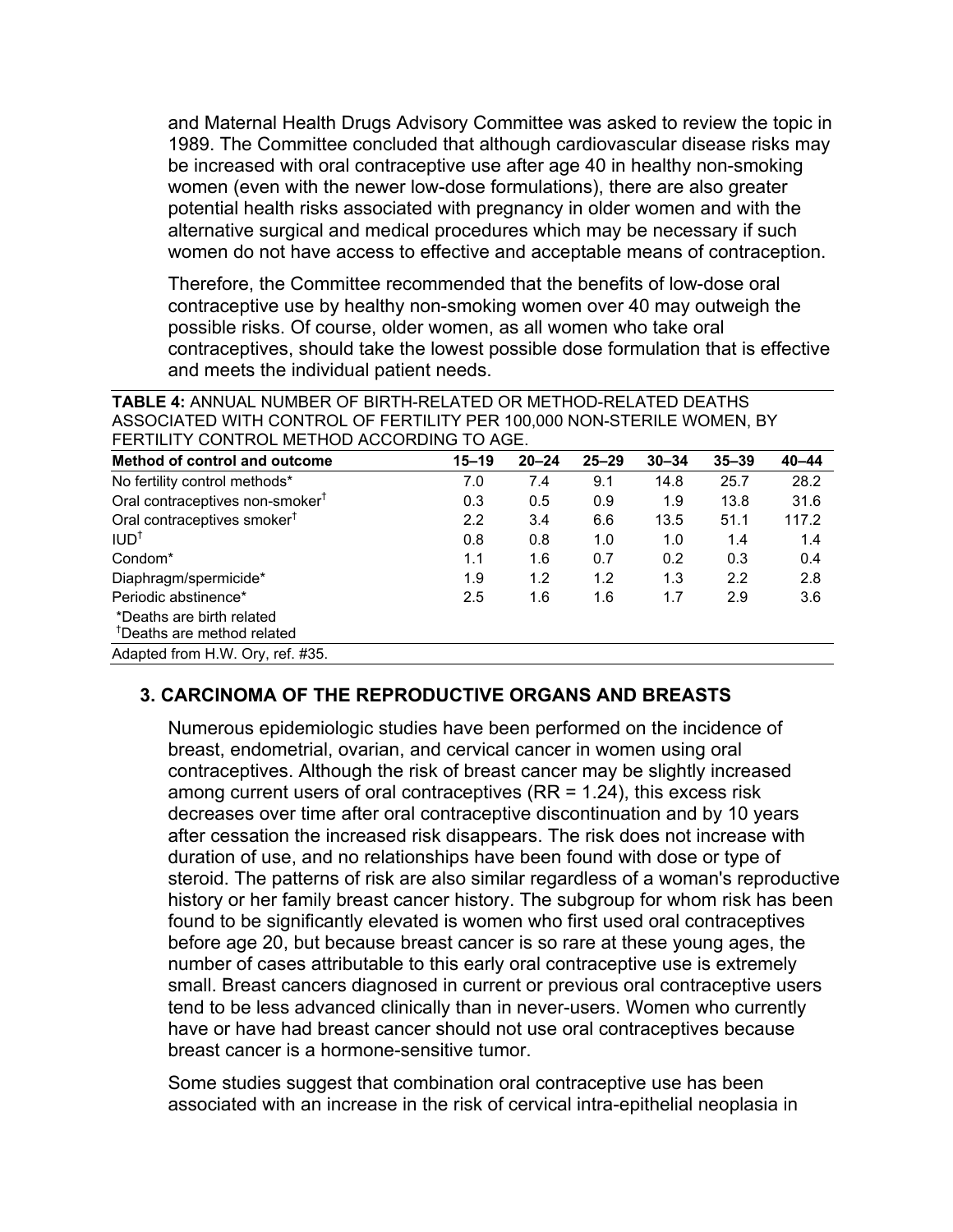some populations of women (45–48). However, there continues to be controversy about the extent to which such findings may be due to differences in sexual behavior and other factors.

In spite of many studies of the relationship between oral contraceptive use and breast and cervical cancers, a cause-and-effect relationship has not been established.

### **4. HEPATIC NEOPLASIA**

Benign hepatic adenomas are associated with oral contraceptive use, although the incidence of benign tumors is rare in the United States. Indirect calculations have estimated the attributable risk to be in the range of 3.3 cases/100,000 for users, a risk that increases after four or more years of use especially with oral contraceptives of higher dose (49). Rupture of rare, benign, hepatic adenomas may cause death through intra-abdominal hemorrhage (50,51).

Studies from Britain have shown an increased risk of developing hepatocellular carcinoma (52–54) in long-term (>8 years) oral contraceptive users. However, these cancers are extremely rare in the U.S. and the attributable risk (the excess incidence) of liver cancers in oral contraceptive users approaches less than one per million users.

### **5. OCULAR LESIONS**

There have been clinical case reports of retinal thrombosis associated with the use of oral contraceptives. Oral contraceptives should be discontinued if there is unexplained partial or complete loss of vision; onset of proptosis or diplopia; papilledema; or retinal vascular lesions. Appropriate diagnostic and therapeutic measures should be undertaken immediately.

#### **6. ORAL CONTRACEPTIVE USE BEFORE OR DURING EARLY PREGNANCY**

Extensive epidemiologic studies have revealed no increased risk of birth defects in women who have used oral contraceptives prior to pregnancy (55–57). Studies also do not suggest a teratogenic effect, particularly in so far as cardiac anomalies and limb reduction defects are concerned (55,56,58,59), when oral contraceptives are taken inadvertently during early pregnancy.

The administration of oral contraceptives to induce withdrawal bleeding should not be used as a test for pregnancy. Oral contraceptives should not be used during pregnancy to treat threatened or habitual abortion. It is recommended that for any patient who has missed two consecutive periods, pregnancy should be ruled out. If the patient has not adhered to the prescribed schedule, the possibility of pregnancy should be considered at the first missed period. Oral contraceptive use should be discontinued if pregnancy is confirmed.

# **7. GALLBLADDER DISEASE**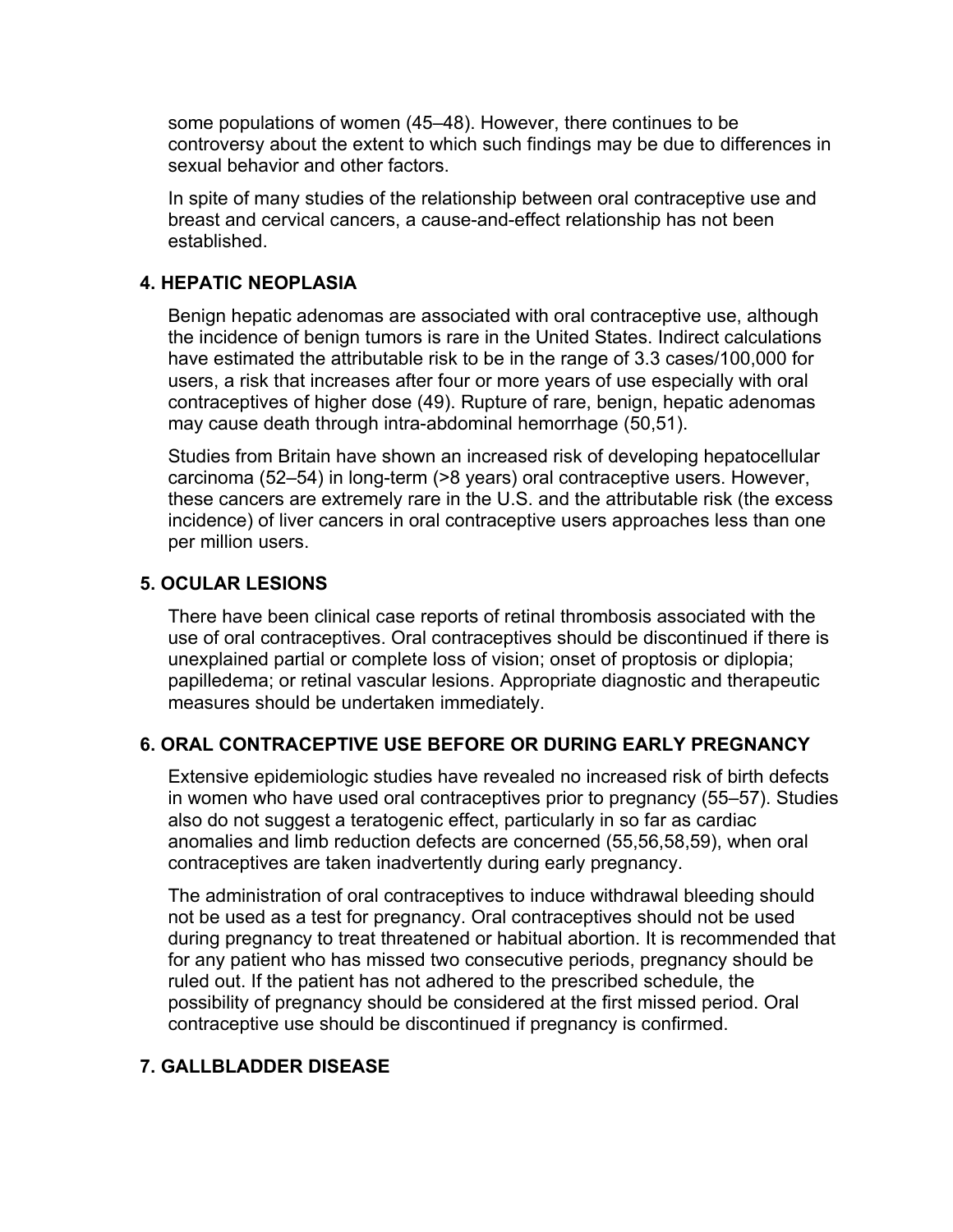Earlier studies have reported an increased lifetime relative risk of gallbladder surgery in users of oral contraceptives and estrogens (60,61). More recent studies, however, have shown that the relative risk of developing gallbladder disease among oral contraceptive users may be minimal (62–64). The recent findings of minimal risk may be related to the use of oral contraceptive formulations containing lower hormonal doses of estrogens and progestogens.

# **8. CARBOHYDRATE AND LIPID METABOLIC EFFECTS**

Oral contraceptives have been shown to cause a decrease in glucose tolerance in a significant percentage of users (17). Oral contraceptives containing greater than 75 micrograms of estrogens cause hyperinsulinism, while lower doses of estrogen cause less glucose intolerance (65). Progestogens increase insulin secretion and create insulin resistance, this effect varying with different progestational agents (17,66). However, in the non-diabetic woman, oral contraceptives appear to have no effect on fasting blood glucose (67). Because of these demonstrated effects, prediabetic and diabetic women should be carefully monitored while taking oral contraceptives.

A small proportion of women will have persistent hypertriglyceridemia while on the pill. As discussed earlier (see WARNINGS 1.a. and 1.d.), changes in serum triglycerides and lipoprotein levels have been reported in oral contraceptive users.

# **9. ELEVATED BLOOD PRESSURE**

Women with severe hypertension should not be started on hormonal contraceptives. An increase in blood pressure has been reported in women taking oral contraceptives (68) and this increase is more likely in older oral contraceptive users (69) and with continued use (61). Data from the Royal College of General Practitioners (12) and subsequent randomized trials have shown that the incidence of hypertension increases with increasing quantities of progestogens.

Women with a history of hypertension or hypertension-related diseases, or renal disease (70) should be encouraged to use another method of contraception. If women elect to use oral contraceptives, they should be monitored closely and if significant elevation of blood pressure occurs, oral contraceptives should be discontinued. For most women, elevated blood pressure will return to normal after stopping oral contraceptives (69), and there is no difference in the occurrence of hypertension between ever- and never-users (68,70,71).

#### **10. HEADACHE**

The onset or exacerbation of migraine or development of headache with a new pattern which is recurrent, persistent, or severe requires discontinuation of oral contraceptives and evaluation of the cause.

#### **11. BLEEDING IRREGULARITIES**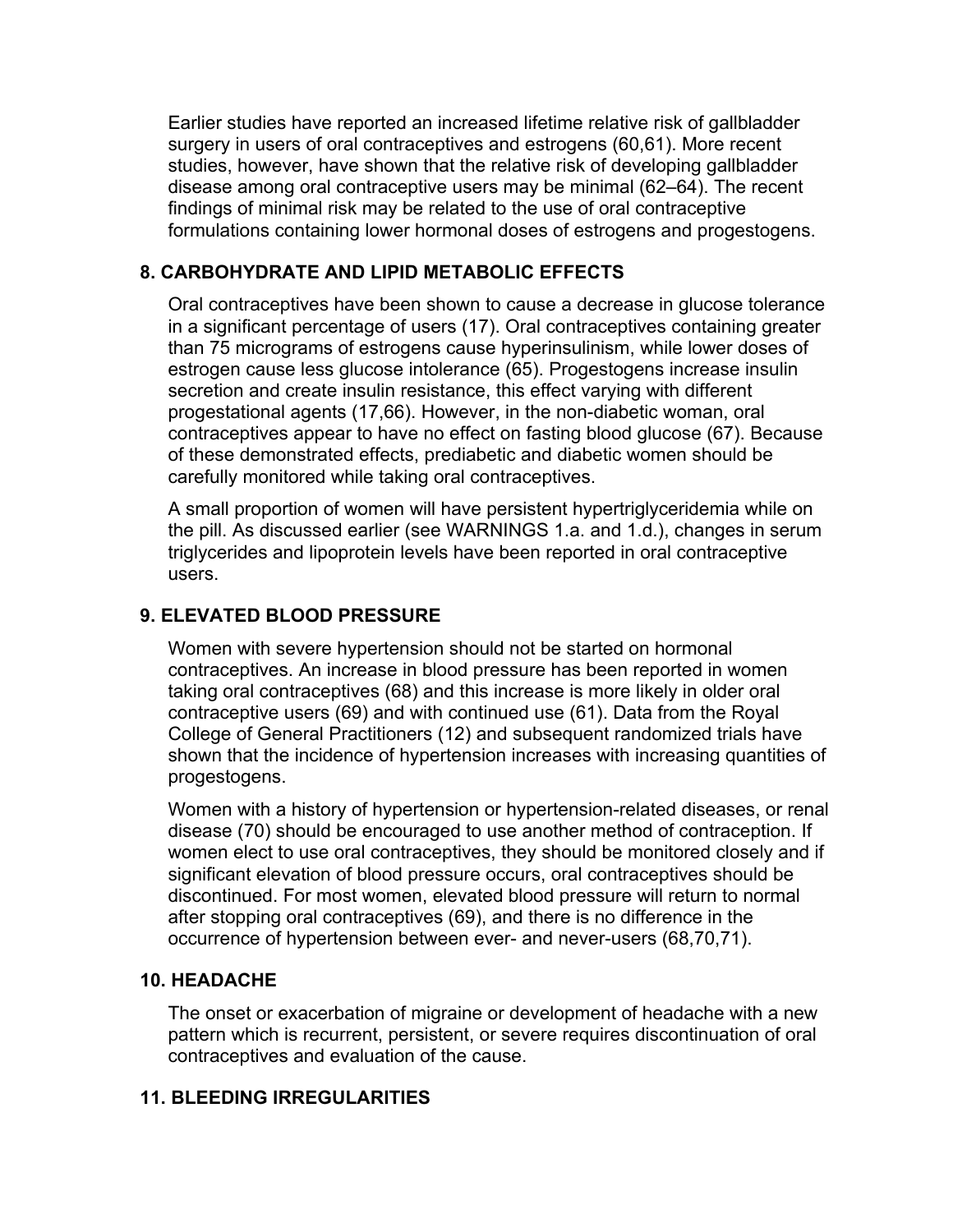Breakthrough bleeding and spotting are sometimes encountered in patients on oral contraceptives, especially during the first three months of use. If bleeding persists or recurs, non-hormonal causes should be considered and adequate diagnostic measures taken to rule out malignancy or pregnancy, as in the case of any abnormal vaginal bleeding. If pathology has been excluded, time or a change to another formulation may solve the problem. In the event of amenorrhea, pregnancy should be ruled out.

Some women may encounter post-pill amenorrhea or oligomenorrhea, especially when such a condition was pre-existent.

### **12. ECTOPIC PREGNANCY**

Ectopic as well as intrauterine pregnancy may occur in contraceptive failures.

# **PRECAUTIONS**

# **1. SEXUALLY TRANSMITTED DISEASES**

**Patients should be counseled that this product does not protect against HIV infection (AIDS) and other sexually transmitted diseases.**

### **2. PHYSICAL EXAMINATION AND FOLLOW UP**

It is good medical practice for all women to have annual history and physical examinations, including women using oral contraceptives. The physical examination, however, may be deferred until after initiation of oral contraceptives if requested by the woman and judged appropriate by the clinician. The physical examination should include special reference to blood pressure, breasts, abdomen and pelvic organs, including cervical cytology, and relevant laboratory tests. In case of undiagnosed, persistent or recurrent abnormal vaginal bleeding, appropriate measures should be conducted to rule out malignancy. Women with a strong family history of breast cancer or who have breast nodules should be monitored with particular care.

#### **3. LIPID DISORDERS**

Women who are being treated for hyperlipidemias should be followed closely if they elect to use oral contraceptives. Some progestogens may elevate LDL levels and may render the control of hyperlipidemias more difficult.

In patients with familial defects of lipoprotein metabolism receiving estrogencontaining preparations, there have been case reports of significant elevations of plasma triglycerides leading to pancreatitis.

# **4. LIVER FUNCTION**

If jaundice develops in any woman receiving oral contraceptives, the medication should be discontinued. The hormones in CYCLESSA<sup>®</sup> Tablets (desogestrel and ethinyl estradiol tablets USP) may be poorly metabolized in patients with impaired liver function.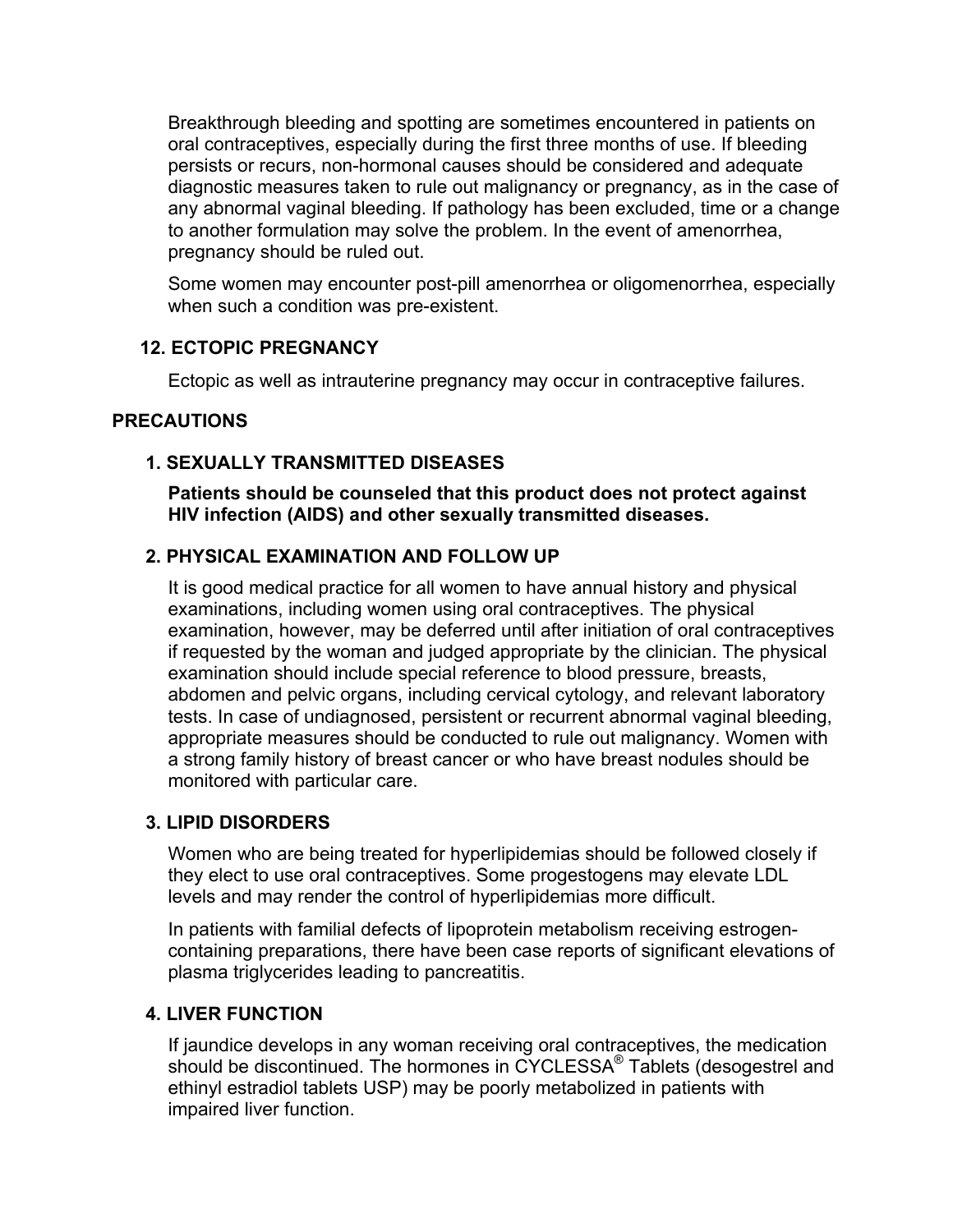### **5. FLUID RETENTION**

Oral contraceptives may cause some degree of fluid retention. They should be prescribed with caution, and only with careful monitoring, in patients with conditions which might be aggravated by fluid retention.

### **6. EMOTIONAL DISORDERS**

Patients becoming significantly depressed while taking oral contraceptives should stop the medication and use an alternate method of contraception in an attempt to determine whether the symptom is drug related. Women with a history of depression should be carefully observed and the drug discontinued if depression recurs to a serious degree.

# **7. CONTACT LENSES**

Contact lens wearers who develop visual changes or changes in lens tolerance should be assessed by an ophthalmologist.

### **8. DRUG INTERACTIONS**

#### **Changes in contraceptive effectiveness associated with co-administration of other drugs:**

#### **a. Anti-infective agents and anticonvulsants**

Contraceptive effectiveness may be reduced when hormonal contraceptives are co-administered with some antibiotics, anticonvulsants, and other drugs that increase metabolism of contraceptive steroids. This could result in unintended pregnancy or breakthrough bleeding. Examples include barbiturates, rifampin, phenylbutazone, phenytoin, carbamazepine, felbamate, oxcarbazepine, topiramate, and griseofulvin.

Since desogestrel is mainly metabolized by the cytochrome P450 2C9 enzyme (CYP 2C9) to form etonogestrel, the active progestin, there is a possibility of interaction with CYP 2C9 substrates or inhibitors (such as: ibuprofen, piroxicam, naproxen, phenytoin, fluconazole, diclofenac, tolbutamide, glipizide, celecoxib, sulfamethoxazole, isoniazid, torsemide, irbesartan, losartan, and valsartan). The clinical relevance of these interactions is unknown.

# **b. Anti-HIV protease inhibitors**

Several of the anti-HIV protease inhibitors have been studied with coadministration of oral combination hormonal contraceptives; significant changes (increase and decrease) in the plasma levels of the estrogen and progestin have been noted in some cases. The efficacy and safety of these oral contraceptive products may be affected with co-administration of anti-HIV protease inhibitors. Healthcare providers should refer to the label of the individual anti-HIV protease inhibitors for further drug-drug interaction information.

#### **c. Herbal products**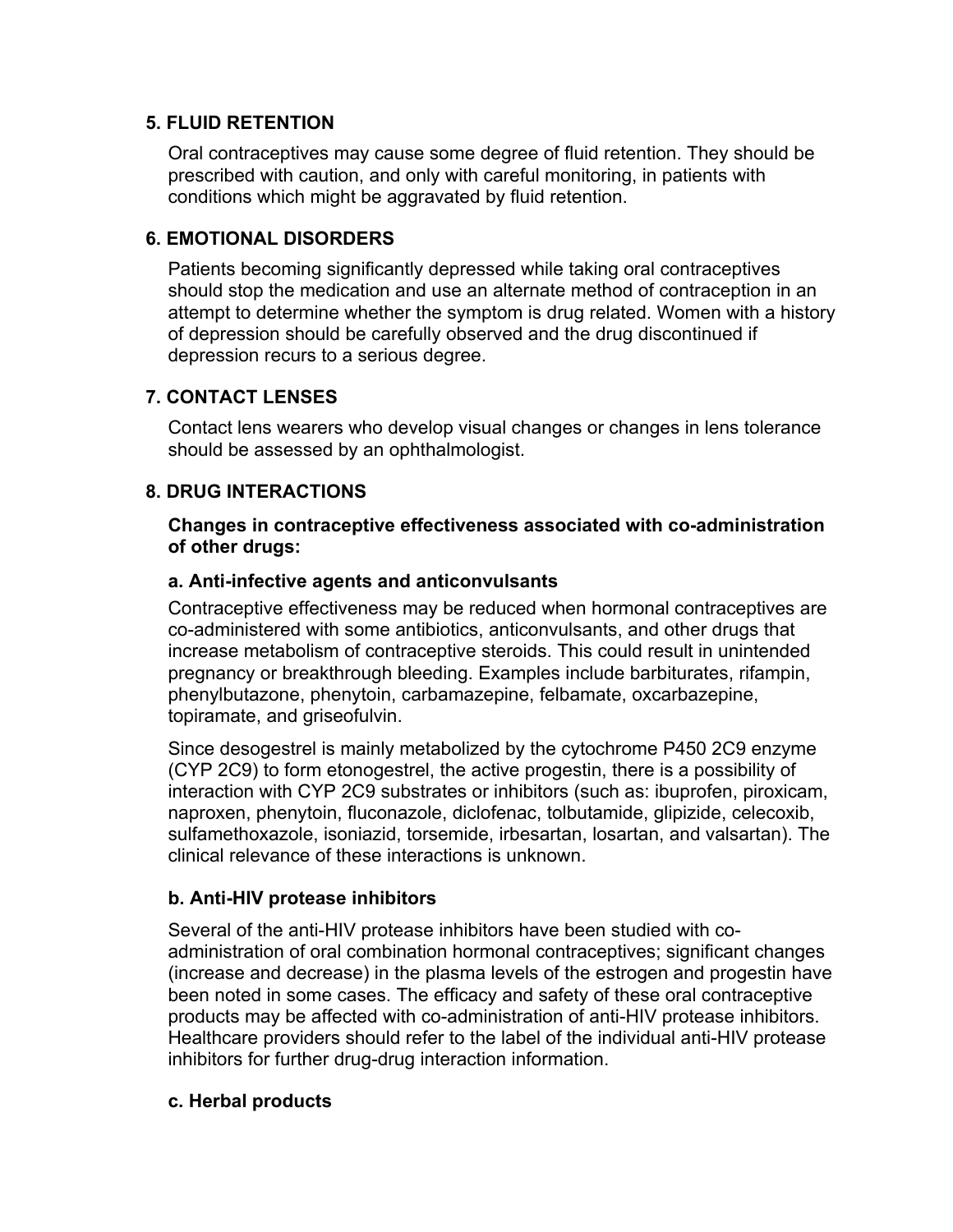Herbal products containing St. John's wort (hypericum perforatum) may induce hepatic enzymes (cytochrome P450) and p-glycoprotein transporter and may reduce the effectiveness of contraceptive steroids. This may also result in breakthrough bleeding.

#### **Increase in plasma hormone levels associated with co-administered drugs:**

Co-administration of atorvastatin and certain ethinyl estradiol containing oral contraceptives increased AUC values for ethinyl estradiol by approximately 20%. Ascorbic acid and acetaminophen may increase plasma ethinyl estradiol levels, possibly by inhibition of conjugation. CYP 3A4 inhibitors such as itraconazole or ketoconazole may increase plasma hormone levels.

# **Changes in plasma levels of co-administered drugs:**

Combination hormonal contraceptives containing some synthetic estrogens (e.g., ethinyl estradiol) may inhibit the metabolism of other compounds. Increased plasma concentrations of cyclosporine, prednisolone, and theophylline have been reported with concomitant administration of oral contraceptives. Decreased plasma concentrations of acetaminophen and increased clearance of temazepam, salicylic acid, morphine, and clofibric acid have been noted when these drugs were administered with oral contraceptives.

No formal drug-drug interaction studies were conducted with CYCLESSA®.

# **9. INTERACTIONS WITH LABORATORY TESTS**

Certain endocrine and liver function tests and blood components may be affected by oral contraceptives:

- a. Increased prothrombin and factors VII, VIII, IX and X; decreased antithrombin 3; increased norepinephrine-induced platelet aggregability.
- b. Increased thyroid binding globulin (TBG) leading to increased circulating total thyroid hormone, as measured by protein-bound iodine (PBI), T4 by column or by radioimmunoassay. Free T3 resin uptake is decreased, reflecting the elevated TBG; free T4 concentration is unaltered.
- c. Other binding proteins may be elevated in serum.
- d. Sex hormone-binding globulins are increased and result in elevated levels of total circulating sex steroids; however, free or biologically active levels either decrease or remain unchanged.
- e. Triglycerides may be increased, and levels of various other lipids and lipoproteins may be affected.
- f. Glucose tolerance may be decreased.
- g. Serum folate levels may be depressed by oral contraceptive therapy. This may be of clinical significance if a woman becomes pregnant shortly after discontinuing oral contraceptives.

# **10. CARCINOGENESIS**

See WARNINGS section.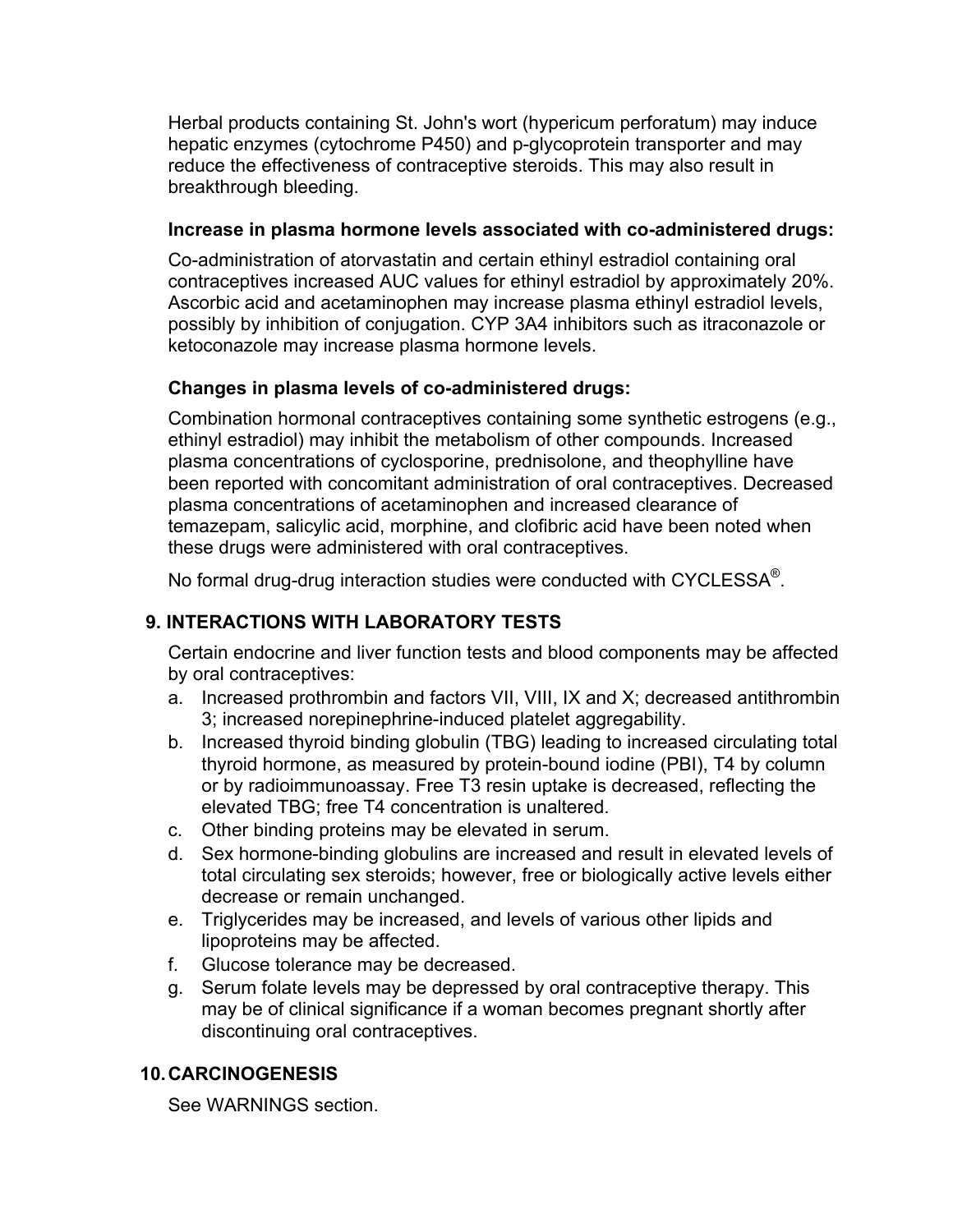#### **11. PREGNANCY**

Pregnancy Category X (see CONTRAINDICATIONS and WARNINGS sections).

# **12. NURSING MOTHERS**

Small amounts of oral contraceptive steroids have been identified in the milk of nursing mothers and a few adverse effects on the child have been reported, including jaundice and breast enlargement. In addition, combination oral contraceptives given in the postpartum period may interfere with lactation by decreasing the quantity and quality of breast milk. If possible, the nursing mother should be advised not to use oral contraceptives but to use other forms of contraception until she has completely weaned her child.

#### **13. PEDIATRIC USE**

Safety and efficacy of CYCLESSA® has been established in women of reproductive age. Safety and efficacy are expected to be the same for postpubertal adolescents under the age of 16 and for users 16 years and older. Use of this product before menarche is not indicated.

### **14. GERIATRIC USE**

This product has not been studied in women over 65 years of age and is not indicated in this population.

# **INFORMATION FOR THE PATIENT**

See Patient Labeling Printed Below

# **ADVERSE REACTIONS**

An increased risk of the following serious adverse reactions has been associated with the use of oral contraceptives (see WARNINGS section):

- Thrombophlebitis and venous thrombosis with or without embolism
- Arterial thromboembolism
- Pulmonary embolism
- Myocardial infarction
- Cerebral hemorrhage
- Cerebral thrombosis
- Hypertension
- Gallbladder disease
- Hepatic adenomas or benign liver tumors

There is evidence of an association between the following conditions and the use of oral contraceptives:

- Mesenteric thrombosis  **Retinal thrombosis**
- 

The following adverse reactions have been reported in patients receiving oral contraceptives and are believed to be drug-related: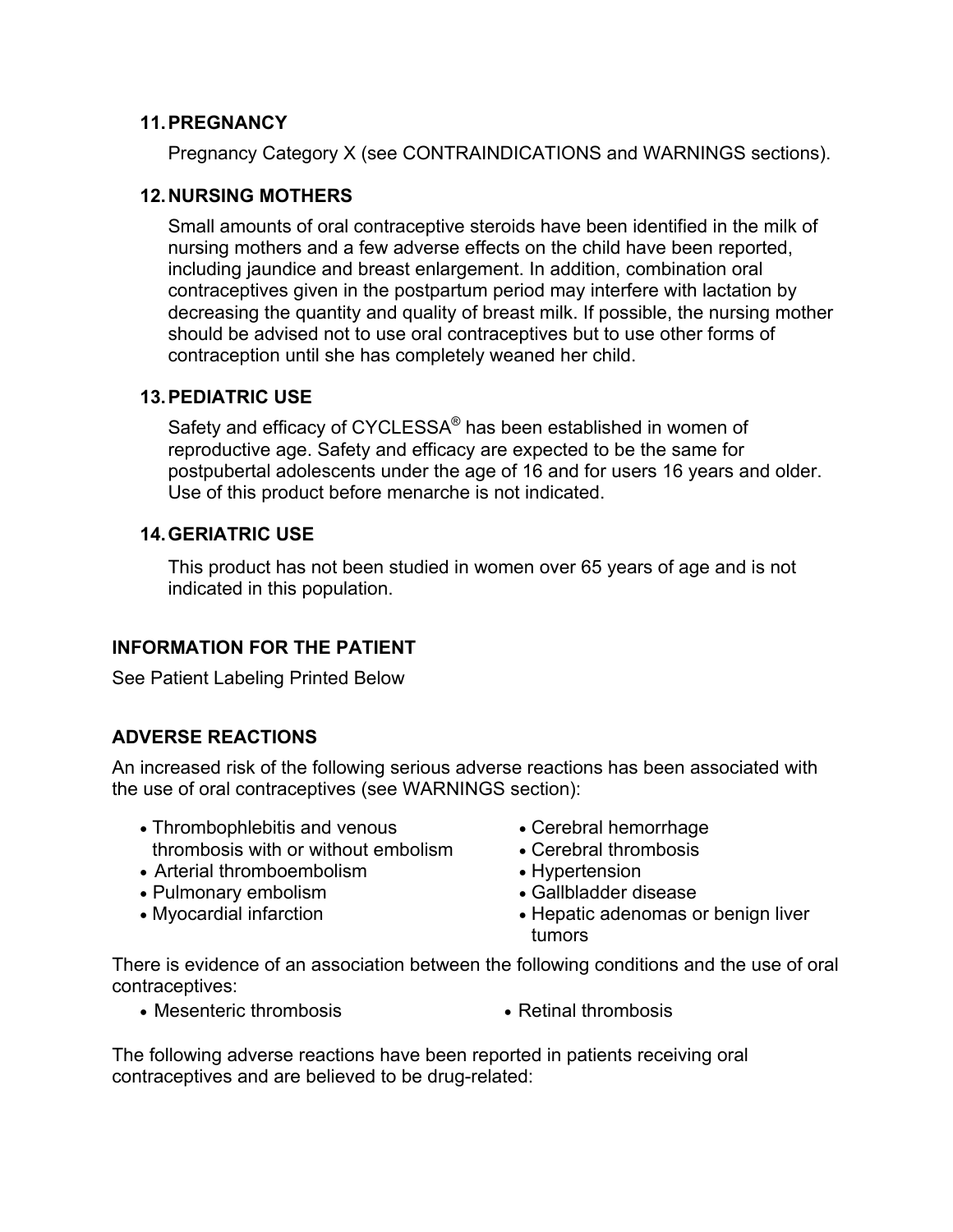- Nausea
- Vomiting
- Gastrointestinal symptoms (such as abdominal pain, cramps and bloating)
- Breakthrough bleeding
- Spotting
- Change in menstrual flow
- Amenorrhea
- Temporary infertility after discontinuation of treatment
- Edema/fluid retention
- Melasma/chloasma which may persist
- Breast changes: tenderness, pain, enlargement, and secretion
- Decrease in serum folate levels
- Exacerbation of porphyria
- Aggravation of varicose veins
- Change in weight or appetite (increase or decrease)
- Change in cervical ectropion and secretion
- Possible diminution in lactation when given immediately postpartum
- Cholestatic jaundice
- Migraine headache
- Rash (allergic)
- Mood changes, including depression
- Vaginitis, including candidiasis
- Change in corneal curvature (steepening)
- Intolerance to contact lenses
- Exacerbation of systemic lupus erythematosus
- Exacerbation of chorea
- Anaphylactic/anaphylactoid reactions, including urticaria, angioedema, and severe reactions with respiratory and circulatory symptoms

The following adverse reactions have been reported in users of oral contraceptives and the association has been neither confirmed nor refuted:

- Pre-menstrual syndrome
- Cataracts
- Cystitis-like syndrome
- Headache
- Nervousness
- Dizziness
- Hirsutism
- Loss of scalp hair
- Erythema multiforme
- Dysmenorrhea
- Pancreatitis
- Erythema nodosum • Hemorrhagic eruption
- Impaired renal function
- Hemolytic uremic syndrome
- Acne
- Changes in libido
- Colitis
- Budd-Chiari Syndrome
- Optic neuritis, which may lead to partial or complete loss of vision

# **OVERDOSAGE**

Serious ill effects have not been reported following acute ingestion of large doses of oral contraceptives by young children. Overdosage may cause nausea, and withdrawal bleeding may occur in females.

# **NON-CONTRACEPTIVE HEALTH BENEFITS**

The following non-contraceptive health benefits related to the use of oral contraceptives are supported by epidemiologic studies which largely utilized oral contraceptive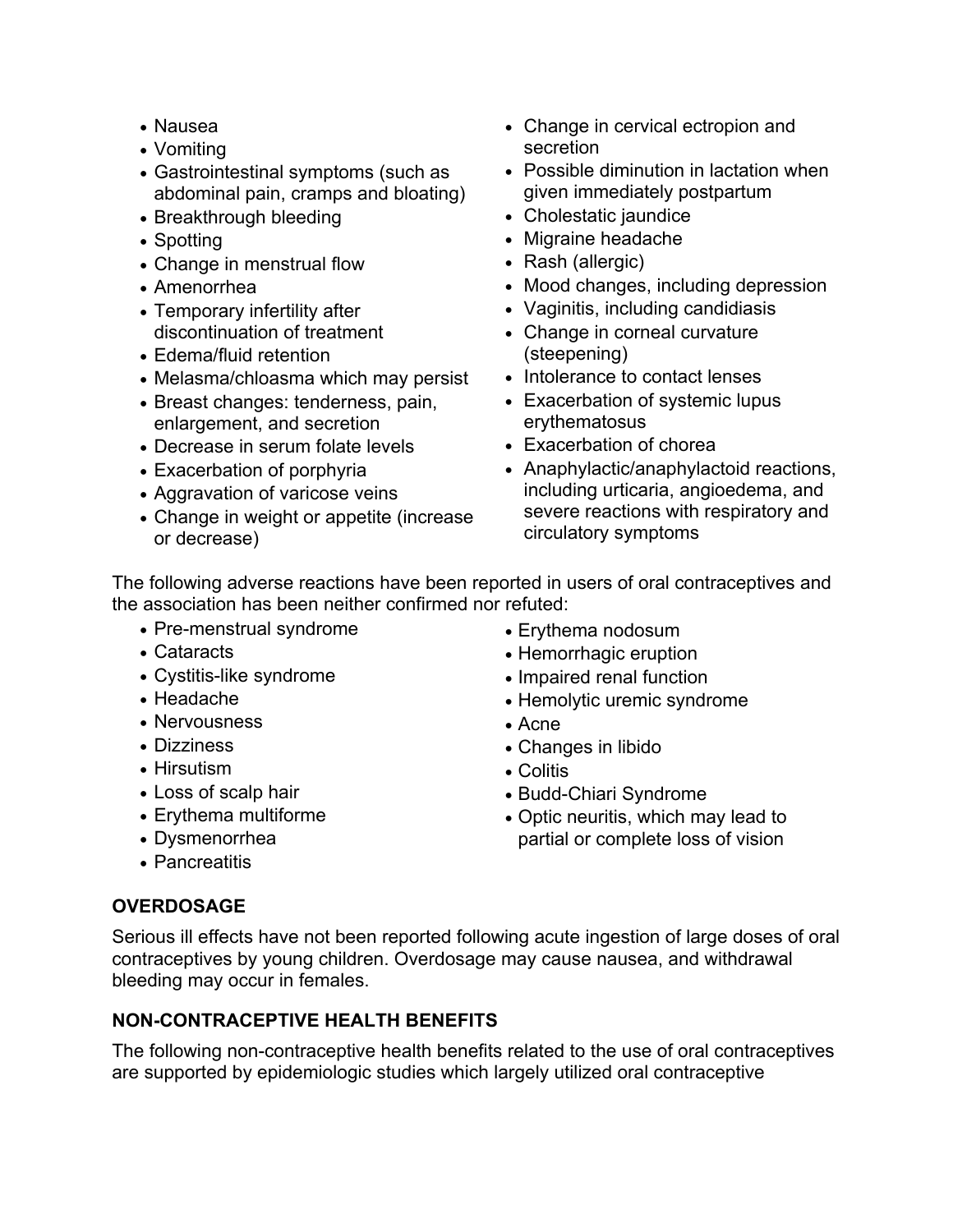formulations containing estrogen doses exceeding 0.035 mg of ethinyl estradiol or 0.05 mg of mestranol (73–78).

Effects on menses:

- increased menstrual cycle regularity
- decreased blood loss and decreased incidence of iron deficiency anemia
- decreased incidence of dysmenorrhea

Effects related to inhibition of ovulation:

- decreased incidence of functional ovarian cysts
- decreased incidence of ectopic pregnancies

Effects from long-term use:

- decreased incidence of fibroadenomas and fibrocystic disease of the breast
- decreased incidence of acute pelvic inflammatory disease
- decreased incidence of endometrial cancer
- decreased incidence of ovarian cancer

# **DOSAGE AND ADMINISTRATION**

To achieve maximum contraceptive effectiveness, CYCLESSA® Tablets (desogestrel and ethinyl estradiol tablets USP) must be taken exactly as directed, at the same time every day, and at intervals not exceeding 24 hours. CYCLESSA® may be initiated using either a Sunday start or a Day 1 start.

NOTE: Seven different "day label strips" are provided to accommodate the selected start regimen. The patient should place the self-adhesive "day label strip" that corresponds to her starting day on the blister card above the first row of tablets.

# **DURING THE FIRST CYCLE OF USE:**

IMPORTANT: The possibility of ovulation and conception prior to initiation of use of CYCLESSA® should be considered. A woman can begin to take CYCLESSA® either on the first Sunday after the onset of her menstrual period (Sunday Start) or on the first day of her menstrual period (Day 1 Start). When switching from another oral contraceptive,  $CYCLESSA<sup>®</sup>$  should be started on the same day that a new pack of the previous oral contraceptive would have been started.

#### **SUNDAY START**

When initiating a Sunday start regimen, another method of contraception, such as condoms or spermicide, should be used for the first 7 consecutive days of taking CYCLESSA® Tablets (desogestrel and ethinyl estradiol tablets USP).

Using a Sunday start, tablets are taken daily without interruption as follows: The first light yellow tablet should be taken on the first Sunday after menstruation begins (if menstruation begins on Sunday, the first light yellow tablet is taken on that day). Tablets are then taken sequentially following the arrows marked on the blister card. One light yellow tablet is taken daily for 7 days, followed by 1 orange tablet daily for 7 days, 1 red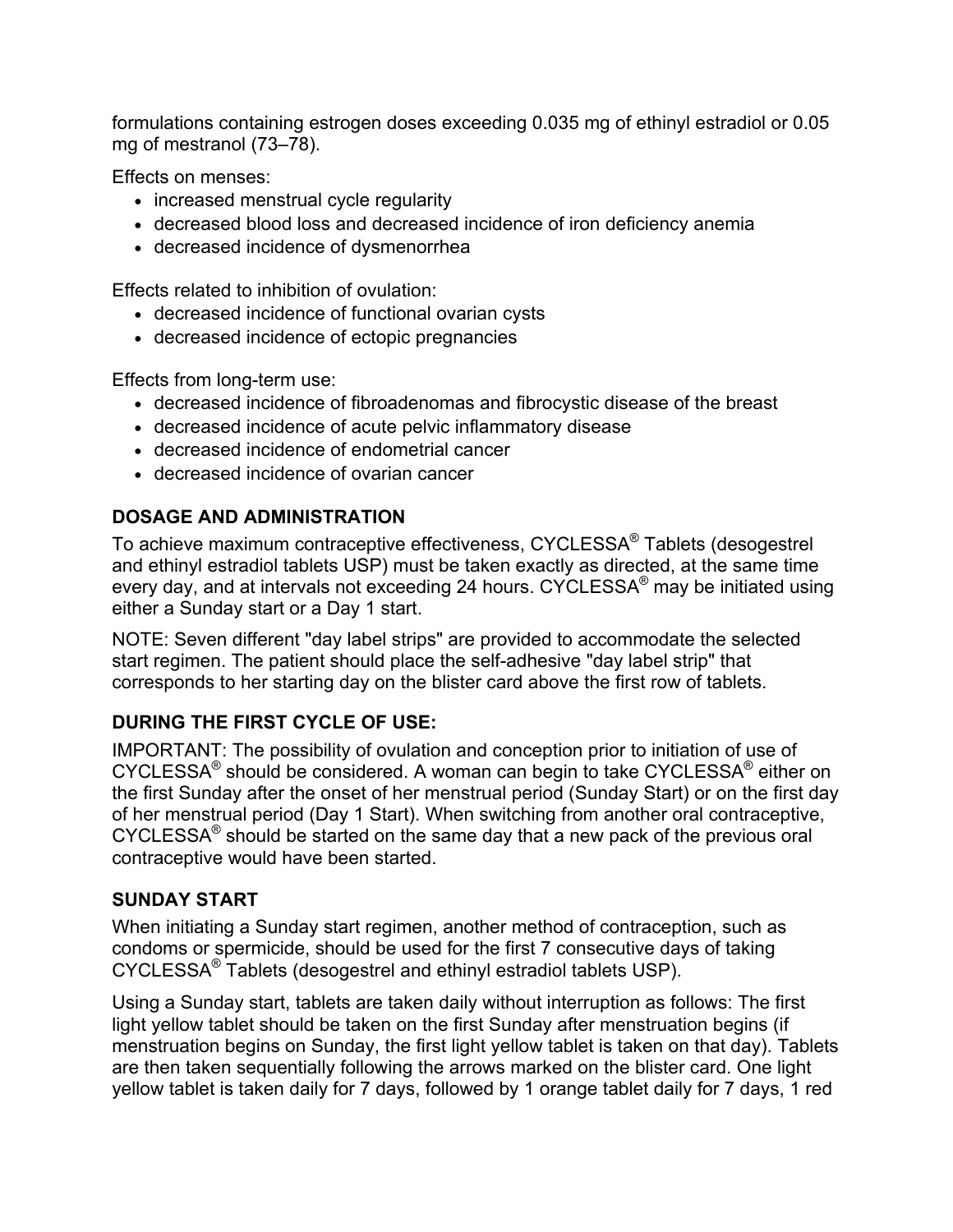tablet daily for 7 days, and then 1 green (inactive) tablet daily for 7 days. For all subsequent cycles, the patient then begins a new 28-tablet regimen on the next day (Sunday) after taking the last green (inactive) tablet. [If switching from a Sunday Start oral contraceptive, the first CYCLESSA® tablet should be taken on the second Sunday after the last tablet of a 21 day oral contraceptive regimen or should be taken on the first Sunday after the last inactive tablet of a 28 day regimen.]

If a patient misses 1 active tablet in Weeks 1, 2, or 3, she should take the missed tablet as soon as she remembers. If the patient misses 2 consecutive active tablets in Week 1 or Week 2, the patient should take 2 tablets the day she remembers and 2 tablets the next day; thereafter, the patient should resume taking 1 tablet daily until she finishes the cycle pack. The patient should be instructed to use a back-up method of birth control (such as condoms or spermicide) if she has intercourse in the 7 days after she restarts her pills. If the patient misses 2 consecutive red (active) tablets in the third week or misses 3 or more active tablets in a row at any time during the cycle, the patient should keep taking 1 active tablet daily until the next Sunday. On Sunday the patient should throw out the rest of that cycle pack and start a new cycle pack that same day. The patient should be instructed to use a back-up method of birth control if she has intercourse in the 7 days after restarting her pills.

Complete instructions to facilitate patient counseling on proper pill usage can be found in Detailed or Brief Patient Labeling ("How to Take the Pill" section).

# **DAY 1 START**

Counting the first day of menstruation as "Day 1", the first light yellow tablet should be taken on the first day of menstrual bleeding. Tablets are then taken sequentially without interruption as follows: One light yellow tablet daily for 7 days, then 1 orange tablet daily for 7 days, followed by 1 red tablet daily for 7 days and then 1 green (inactive) tablet daily for 7 days. For all subsequent cycles, the patient then begins a new 28-tablet regimen on the next day after taking the last green (inactive) tablet. [If switching directly from another oral contraceptive, the first light yellow tablet should be taken on the same day that a new pack of the previous oral contraceptive would have been started.]

If a patient misses 1 active tablet in Weeks 1, 2, or 3, she should take the missed tablet as soon as she remembers. If the patient misses 2 consecutive active tablets in Week 1 or Week 2, the patient should take 2 tablets the day she remembers and 2 tablets the next day; thereafter, the patient should resume taking 1 tablet daily until she finishes the cycle pack. The patient should be instructed to use a back-up method of birth control (such as condoms or spermicide) if she has intercourse in the 7 days after she restarts her pills. If the patient misses 2 consecutive red tablets in the third week or misses 3 or more active tablets in a row at any time during the cycle, the patient should throw out the rest of that cycle pack and start a new cycle pack that same day. The patient should be instructed to use a back-up method of birth control if she has intercourse in the 7 days after restarting her pills.

Complete instructions to facilitate patient counseling on proper pill usage can be found in Detailed or Brief Patient Labeling ("How to Take the Pill" section).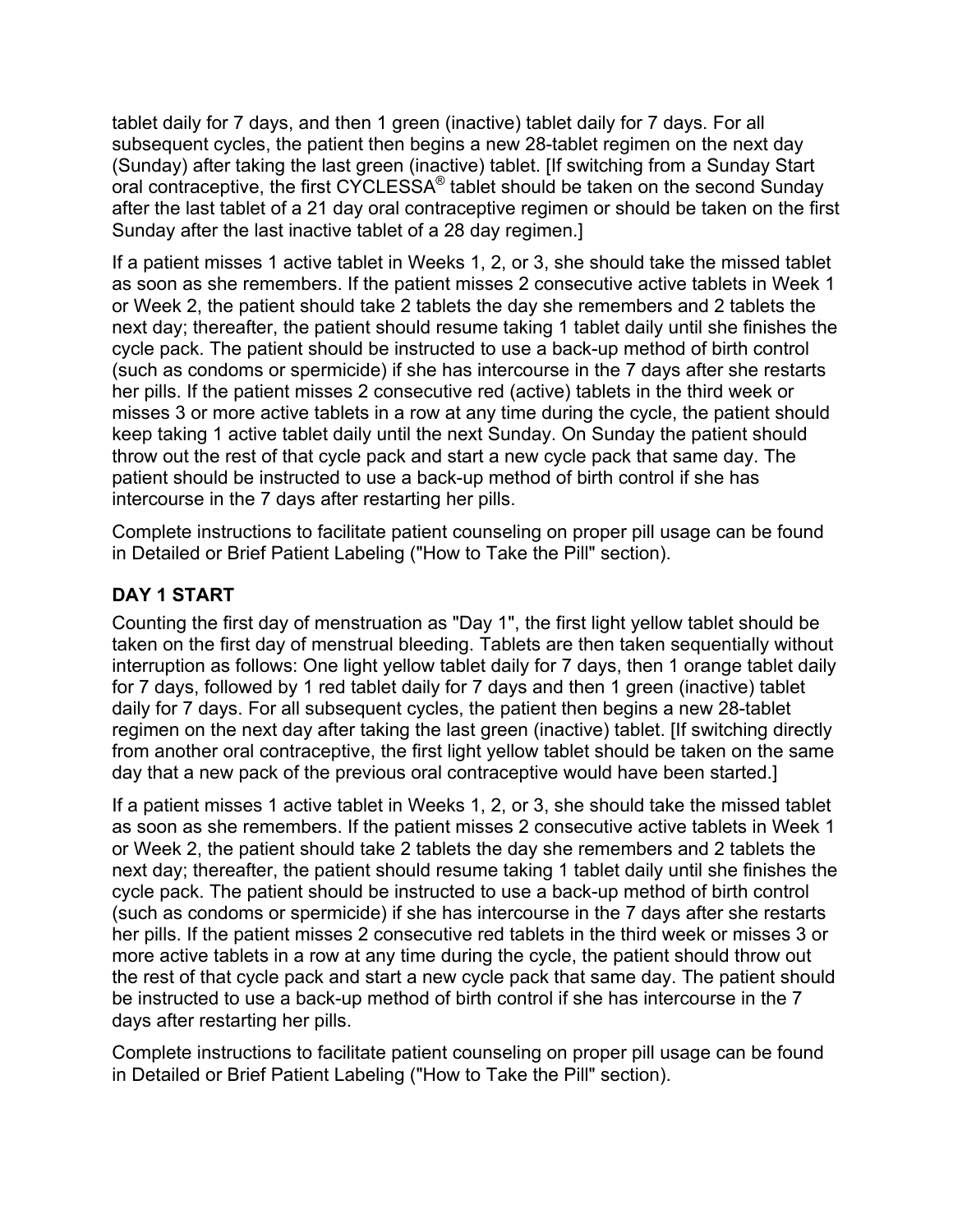# **ADDITIONAL INSTRUCTIONS FOR BOTH SUNDAY AND DAY 1 STARTS**

# **If Spotting or Breakthrough Bleeding Occurs**

Breakthrough bleeding, spotting, and amenorrhea are frequent reasons for patients discontinuing oral contraceptives. In breakthrough bleeding, as in all cases of irregular bleeding from the vagina, non-functional causes should be considered. In undiagnosed persistent or recurrent abnormal bleeding from the vagina, adequate diagnostic measures are indicated to rule out pregnancy or malignancy. If both pregnancy and pathology have been excluded, time or a change to another preparation may solve the problem. Changing to an oral contraceptive with a higher estrogen content, while potentially useful in minimizing menstrual irregularity, should be done only if necessary since this may increase the risk of thromboembolic disease.

# **Use of CYCLESSA® in the Event of a Missed Menstrual Period**

- 1. If the patient has not adhered to the prescribed schedule, the possibility of pregnancy should be considered at the time of the first missed period and CYCLESSA® use should be discontinued if pregnancy is confirmed.
- 2. If the patient has adhered to the prescribed regimen and misses two consecutive periods, pregnancy should be ruled out. CYCLESSA<sup>®</sup> should be discontinued if pregnancy is confirmed.

# **Use of CYCLESSA® Postpartum**

The use of CYCLESSA<sup>®</sup> for contraception may be initiated 4 to 6 weeks postpartum in women who elect not to breast-feed. When the tablets are administered during the postpartum period, the increased risk of thromboembolic disease associated with the postpartum period must be considered (see CONTRAINDICATIONS and WARNINGS concerning thromboembolic disease. See also PRECAUTIONS for "Nursing Mothers").

If the patient starts on CYCLESSA<sup>®</sup> postpartum, and has not yet had a period, she should be instructed to use another method of contraception until a light yellow tablet has been taken daily for 7 consecutive days.

# **HOW SUPPLIED**

CYCLESSA® Tablets (desogestrel and ethinyl estradiol tablets USP) is available in a 28-day blister card. Each 28-day treatment cycle pack consists of four different dosing phases, as follows: 7 coated, round light yellow tablets (debossed with  ${}^{\mathsf{tr}}{}_0{}^{\mathsf{R}}$ " on one side and "Organon\*" on the other side) containing 0.100 mg desogestrel and 0.025 mg ethinyl estradiol; 7 coated, round orange tablets (debossed with "<sup>T<sub>6</sub>R"</sup> on one side and "Organon\*" on the other side) containing 0.125 mg desogestrel and 0.025 mg ethinyl estradiol; and 7 coated, round red tablets (debossed with  ${}^{\mathsf{tr}}_1{}^{\mathsf{R}}$ " on one side and "Organon\*" on the other side) containing 0.150 mg desogestrel and 0.025 mg ethinyl estradiol. Seven round green tablets (debossed with "<sup>K</sup><sub>2</sub>H" on one side and "Organon\*" on the other side) contain inert ingredients.

Box of 6 NDC 0052-0283-06

Box of 1 NDC 0052-0283-08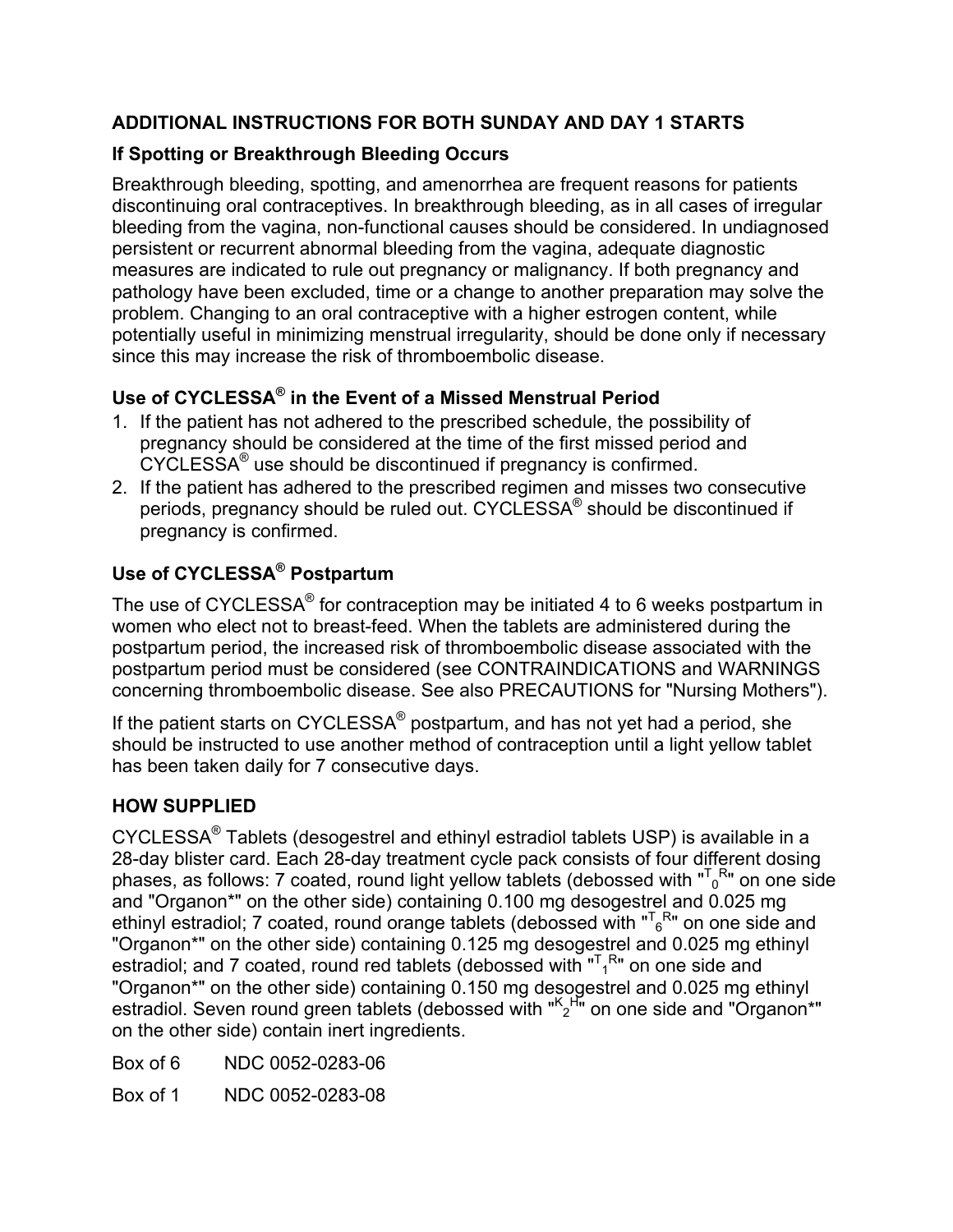#### **Storage**

Store at 25°C (77°F); excursions permitted to 15-30°C (59-86°F) [see USP Controlled Room Temperature].

#### **Rx only**

#### **REFERENCES**

**1.** Hatcher RA, Trussell J, Stewart F et al. Contraceptive Technology: Seventeenth Revised Edition, New York: Irvington Publishers, 1998, in press. **2**. Stadel BV. Oral contraceptives and cardiovascular disease. (Pt. 1). N Engl J Med 1981; 305:612–618. **3.** Stadel BV. Oral contraceptives and cardiovascular disease. (Pt. 2). N Engl J Med 1981; 305:672–677. **4.** Adam SA, Thorogood M. Oral contraception and myocardial infarction revisited: the effects of new preparations and prescribing patterns. Br J Obstet and Gynecol 1981; 88:838–845. **5.**Mann JI, Inman WH. Oral contraceptives and death from myocardial infarction. Br Med J 1975; 2(5965):245–248. **6.** Mann JI, Vessey MP, Thorogood M, Doll R. Myocardial infarction in young women with special reference to oral contraceptive practice. Br Med J 1975; 2(5956):241–245. **7.** Royal College of General Practitioners' Oral Contraception Study: Further analyses of mortality in oral contraceptive users. Lancet 1981; 1:541–546. **8.** Slone D, Shapiro S, Kaufman DW, Rosenberg L, Miettinen OS, Stolley PD. Risk of myocardial infarction in relation to current and discontinued use of oral contraceptives. N Engl J Med 1981; 305:420–424. **9.** Vessey MP. Female hormones and vascular disease—an epidemiological overview. Br J Fam Plann 1980; 6:1–12. **10.** Russell-Briefel RG, Ezzati TM, Fulwood R, Perlman JA, Murphy RS. Cardiovascular risk status and oral contraceptive use, United States, 1976–80. Prevent Med 1986; 15:352–362. **11.** Goldbaum GM, Kendrick JS, Hogelin GC, Gentry EM. The relative impact of smoking and oral contraceptive use on women in the United States. JAMA 1987; 258:1339–1342. **12.** Layde PM, Beral V. Further analyses of mortality in oral contraceptive users: Royal College General Practitioners' Oral Contraception Study. (Table 5) Lancet 1981; 1:541–546. **13.** Knopp RH. Arteriosclerosis risk: the roles of oral contraceptives and postmenopausal estrogens. J Reprod Med 1986; 31(9) (Supplement):913–921. **14.** Krauss RM, Roy S, Mishell DR, Casagrande J, Pike MC. Effects of two low-dose oral contraceptives on serum lipids and lipoproteins: Differential changes in high-density lipoproteins subclasses. Am J Obstet 1983; 145:446–452. **15.** Wahl P, Walden C, Knopp R, Hoover J, Wallace R, Heiss G, Rifkind B. Effect of estrogen/progestin potency on lipid/lipoprotein cholesterol. N Engl J Med 1983; 308:862–867. **16.** Wynn V, Niththyananthan R. The effect of progestin in combined oral contraceptives on serum lipids with special reference to high-density lipoproteins. Am J Obstet Gynecol 1982; 142:766–771. **17.** Wynn V, Godsland I. Effects of oral contraceptives and carbohydrate metabolism. J Reprod Med 1986; 31 (9) (Supplement):892–897. **18.** LaRosa JC. Atherosclerotic risk factors in cardiovascular disease. J Reprod Med 1986; 31 (9) (Supplement):906–912. **19.** Inman WH, Vessey MP. Investigation of death from pulmonary, coronary, and cerebral thrombosis and embolism in women of child-bearing age. Br Med J 1968; 2 (5599):193– 199. **20.** Maguire MG, Tonascia J, Sartwell PE, Stolley PD, Tockman MS. Increased risk of thrombosis due to oral contraceptives: a further report. Am J Epidemiol 1979; 110 (2):188–195. **21.** Pettiti DB, Wingerd J, Pellegrin F, Ramacharan S. Risk of vascular disease in women: smoking, oral contraceptives, noncontraceptive estrogens, and other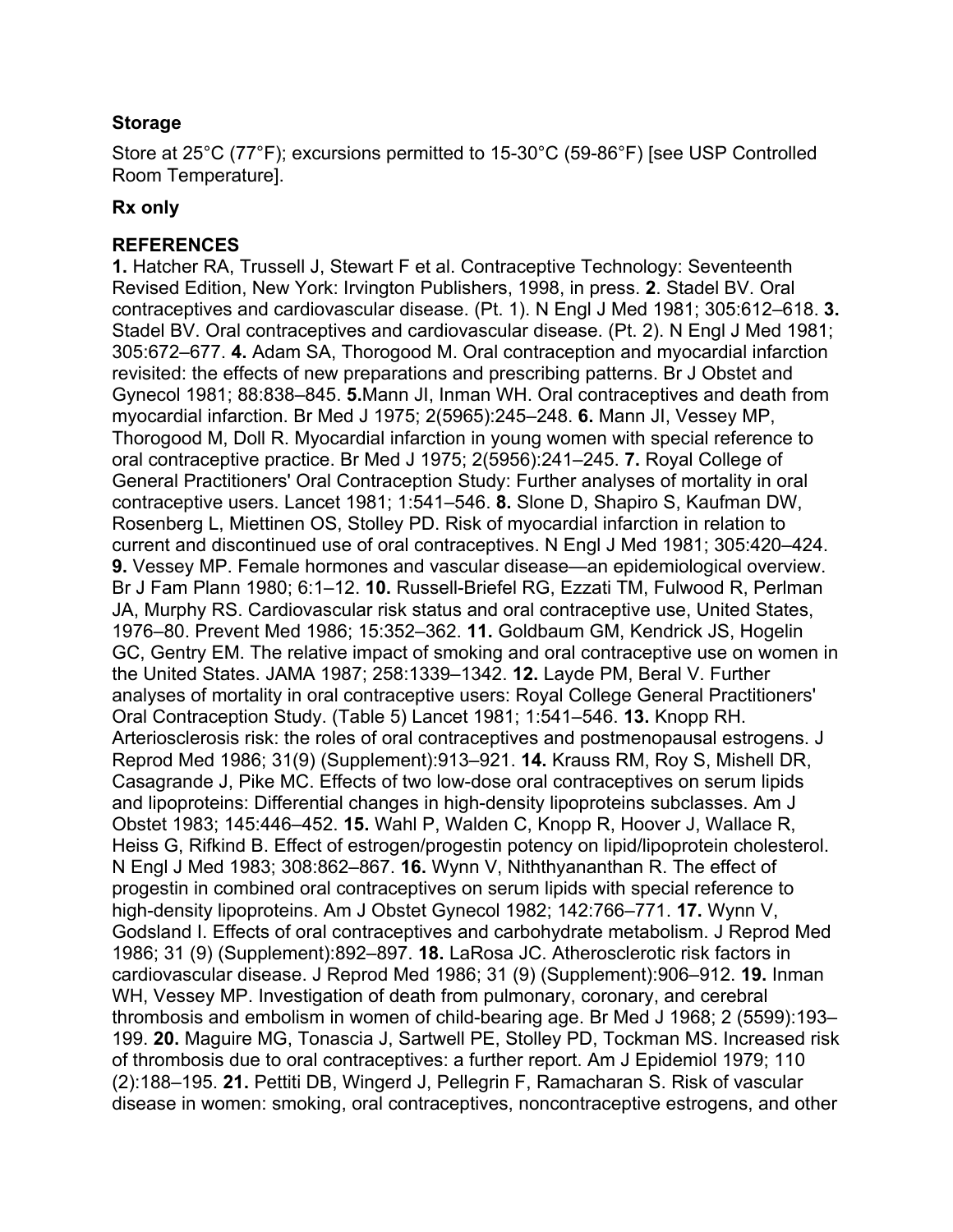factors. JAMA 1979; 242:1150–1154. **22.** Vessey MP, Doll R. Investigation of relation between use of oral contraceptives and thromboembolic disease. Br Med J 1968; 2 (5599):199–205. **23.** Vessey MP, Doll R. Investigation of relation between use of oral contraceptives and thromboembolic disease. A further report. Br Med J 1969; 2 (5658):651–657. **24.** Porter JB, Hunter JR, Danielson DA, Jick H, Stergachis A. Oral contraceptives and non-fatal vascular disease—recent experience. Obstet Gynecol 1982; 59 (3):299–302. **25.** Vessey M, Doll R, Peto R, Johnson B, Wiggins P. A longterm follow-up study of women using different methods of contraception: an interim report. Biosocial Sci 1976; 8:375–427. **26.** Royal College of General Practitioners: Oral contraceptives, venous thrombosis, and varicose veins. J Royal Coll Gen Pract 1978; 28:393–399. **27.** Collaborative Group for the Study of Stroke in Young Women: Oral contraception and increased risk of cerebral ischemia or thrombosis. N Engl J Med 1973; 288:871–878. **28.** Petitti DB, Wingerd J. Use of oral contraceptives, cigarette smoking, and risk of subarachnoid hemorrhage. Lancet 1978; 2:234–236. **29.** Inman WH. Oral contraceptives and fatal subarachnoid hemorrhage. Br Med J 1979; 2 (6203):1468–70. **30.** Collaborative Group for the Study of Stroke in Young Women: Oral contraceptives and stroke in young women: associated risk factors. JAMA 1975; 231:718–722. **31.** Inman WH, Vessey MP, Westerholm B, Engelund A. Thromboembolic disease and the steroidal content of oral contraceptives. A report to the Committee on Safety of Drugs. Br Med J 1970; 2:203–209. **32.** Meade TW, Greenberg G, Thompson SG. Progestogens and cardiovascular reactions associated with oral contraceptives and a comparison of the safety of 50- and 35-mcg oestrogen preparations. Br Med J 1980; 280 (6224):1157–1161. **33.** Kay CR. Progestogens and arterial disease—evidence from the Royal College of General Practitioners' Study. Am J Obstet Gynecol 1982; 142:762– 765. **34.** Royal College of General Practitioners: Incidence of arterial disease among oral contraceptive users. J Royal Coll Gen Pract 1983; 33:75–82. **35.** Ory HW. Mortality associated with fertility and fertility control: 1983. Family Planning Perspectives 1983; 15:50–56. **36.** The Cancer and Steroid Hormone Study of the Centers for Disease Control and the National Institute of Child Health and Human Development: Oralcontraceptive use and the risk of breast cancer. N Engl J Med 1986; 315:405–411. **37.**  Pike MC, Henderson BE, Krailo MD, Duke A, Roy S. Breast cancer risk in young women and use of oral contraceptives: possible modifying effect of formulation and age at use. Lancet 1983; 2:926–929. **38.** Paul C, Skegg DG, Spears GFS, Kaldor JM. Oral contraceptives and breast cancer: A national study. Br Med J 1986; 293:723–725. **39.**  Miller DR, Rosenberg L, Kaufman DW, Schottenfeld D, Stolley PD, Shapiro S. Breast cancer risk in relation to early oral contraceptive use. Obstet Gynecol 1986; 68:863– 868. **40.** Olson H, Olson KL, Moller TR, Ranstam J, Holm P. Oral contraceptive use and breast cancer in young women in Sweden (letter). Lancet 1985; 2:748–749. **41.**  McPherson K, Vessey M, Neil A, Doll R, Jones L, Roberts M. Early contraceptive use and breast cancer: Results of another case-control study. Br J Cancer 1987; 56:653– 660. **42.** Huggins GR, Zucker PF. Oral contraceptives and neoplasia: 1987 update. Fertil Steril 1987; 47:733–761. **43.** McPherson K, Drife JO. The pill and breast cancer: why the uncertainty? Br Med J 1986; 293:709–710. **44.** Shapiro S. Oral contraceptives—time to take stock. N Engl J Med 1987; 315:450–451. **45.** Ory H, Naib Z, Conger SB, Hatcher RA, Tyler CW. Contraceptive choice and prevalence of cervical dysplasia and carcinoma in situ. Am J Obstet Gynecol 1976; 124:573–577. **46.** Vessey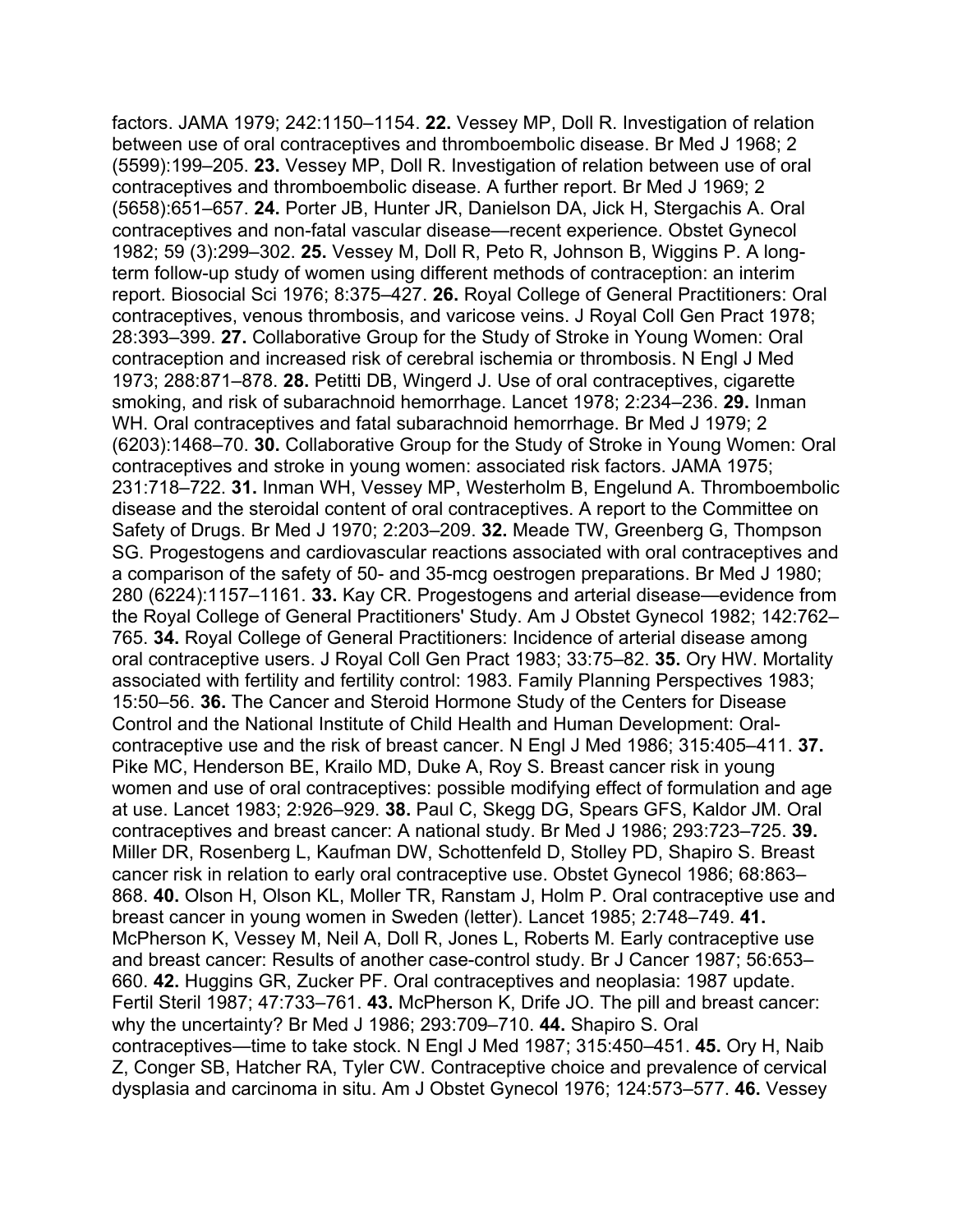MP, Lawless M, McPherson K, Yeates D. Neoplasia of the cervix uteri and contraception: a possible adverse effect of the pill. Lancet 1983; 2:930. **47.** Brinton LA, Huggins GR, Lehman HF, Malli K, Savitz DA, Trapido E, Rosenthal J, Hoover R. Longterm use of oral contraceptives and risk of invasive cervical cancer. Int J Cancer 1986; 38:339–344. **48.** WHO Collaborative Study of Neoplasia and Steroid Contraceptives: Invasive cervical cancer and combined oral contraceptives. Br Med J 1985; 209:961– 965. **49.** Rooks JB, Ory HW, Ishak KG, Strauss LT, Greenspan JR, Hill AP, Tyler CW. Epidemiology of hepatocellular adenoma: the role of oral contraceptive use. JAMA 1979; 242:644–648. **50.** Bein NN, Goldsmith HS. Recurrent massive hemorrhage from benign hepatic tumors secondary to oral contraceptives. Br J Surg 1977; 64:433–435. **51.** Klatskin G. Hepatic tumors: possible relationship to use of oral contraceptives. Gastroenterology 1977; 73:386–394. **52.** Henderson BE, Preston-Martin S, Edmondson HA, Peters RL, Pike MC. Hepatocellular carcinoma and oral contraceptives. Br J Cancer 1983; 48:437–440. **53.** Neuberger J, Forman D, Doll R, Williams R. Oral contraceptives and hepatocellular carcinoma. Br Med J 1986; 292:1355–1357. **54.**  Forman D, Vincent TJ, Doll R. Cancer of the liver and oral contraceptives. Br Med J 1986; 292:1357–1361. **55.** Harlap S, Eldor J. Births following oral contraceptive failures. Obstet Gynecol 1980; 55:447–452. **56.** Savolainen E, Saksela E, Saxen L. Teratogenic hazards of oral contraceptives analyzed in a national malformation register. Am J Obstet Gynecol 1981; 140:521–524. **57.** Janerich DT, Piper JM, Glebatis DM. Oral contraceptives and birth defects. Am J Epidemiol 1980; 112:73–79. **58.** Ferencz C, Matanoski GM, Wilson PD, Rubin JD, Neill CA, Gutberlet R. Maternal hormone therapy and congenital heart disease. Teratology 1980; 21:225–239. **59.** Rothman KJ, Fyler DC, Goldblatt A, Kreidberg MB. Exogenous hormones and other drug exposures of children with congenital heart disease. Am J Epidemiol 1979; 109:433–439. **60.** Boston Collaborative Drug Surveillance Program: Oral contraceptives and venous thromboembolic disease, surgically confirmed gallbladder disease, and breast tumors. Lancet 1973; 1:1399–1404. **61.** Royal College of General Practitioners: Oral contraceptives and health. New York, Pittman, 1974. **62.** Layde PM, Vessey MP, Yeates D. Risk of gallbladder disease: a cohort study of young women attending family planning clinics. J Epidemiol Community Health 1982; 36:274–278. **63.** Rome Group for the Epidemiology and Prevention of Cholelithiasis (GREPCO): Prevalence of gallstone disease in an Italian adult female population. Am J Epidemiol 1984; 119:796–805. **64.**  Strom BL, Tamragouri RT, Morse ML, Lazar EL, West SL, Stolley PD, Jones JK. Oral contraceptives and other risk factors for gallbladder disease. Clin Pharmacol Ther 1986; 39:335–341. **65.** Wynn V, Adams PW, Godsland IF, Melrose J, Niththyananthan R, Oakley NW, Seedj A. Comparison of effects of different combined oral-contraceptive formulations on carbohydrate and lipid metabolism. Lancet 1979; 1:1045–1049. **66.**  Wynn V. Effect of progesterone and progestins on carbohydrate metabolism. In Progesterone and Progestin. Edited by Bardin CW, Milgrom E, Mauvis-Jarvis P. New York, Raven Press, 1983 pp. 395–410. **67.** Perlman JA, Roussell-Briefel RG, Ezzati TM, Lieberknecht G. Oral glucose tolerance and the potency of oral contraceptive progestogens. J Chronic Dis 1985; 38:857–864. **68.** Royal College of General Practitioners' Oral Contraception Study: Effect on hypertension and benign breast disease of progestogen component in combined oral contraceptives. Lancet 1977; 1:624. **69.** Fisch IR, Frank J. Oral contraceptives and blood pressure. JAMA 1977;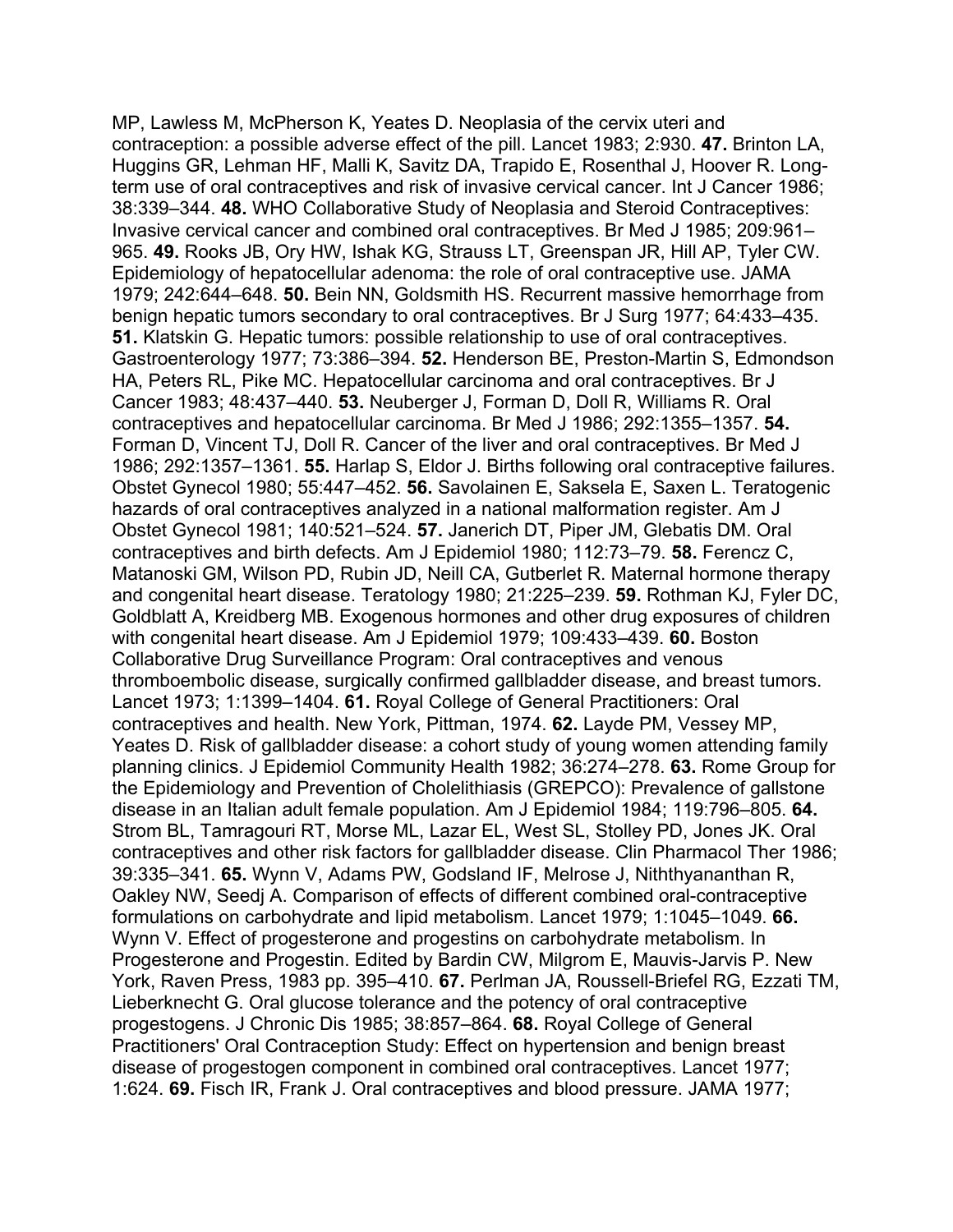237:2499–2503. **70.** Laragh AJ. Oral contraceptive induced hypertension—nine years later. Am J Obstet Gynecol 1976; 126:141–147. **71.** Ramcharan S, Peritz E, Pellegrin FA, Williams WT. Incidence of hypertension in the Walnut Creek Contraceptive Drug Study cohort. In Pharmacology of Steroid Contraceptive Drugs. Garattini S, Berendes HW. Eds. New York, Raven Press, 1977 pp. 277–288. (Monographs of the Mario Negri Institute for Pharmacological Research, Milan). **72.** Stockley I. Interactions with oral contraceptives. J Pharm 1976; 216:140–143. **73.** The Cancer and Steroid Hormone Study of the Centers for Disease Control and the National Institute of Child Health and Human Development: Oral contraceptive use and the risk of ovarian cancer. JAMA 1983; 249:1596–1599. **74.** The Cancer and Steroid Hormone Study of the Centers for Disease Control and the National Institute of Child Health and Human Development: Combination oral contraceptive use and the risk of endometrial cancer. JAMA 1987; 257:796–800. **75.** Ory HW. Functional ovarian cysts and oral contraceptives: negative association confirmed surgically. JAMA 1974; 228:68–69. **76.** Ory HW, Cole P, Macmahon B, Hoover R. Oral contraceptives and reduced risk of benign breast disease. N Engl J Med 1976; 294:419–422. **77.** Ory HW. The noncontraceptive health benefits from oral contraceptive use. Fam Plann Perspect 1982; 14:182–184. **78.** Ory HW, Forrest JD, Lincoln R. Making Choices: Evaluating the health risks and benefits of birth control methods. New York, The Alan Guttmacher Institute, 1983; p. 1. **79.**  Schlesselman J, Stadel BV, Murray P, Lai S. Breast Cancer in relation to early use of oral contraceptives 1988; 259:1828–1833. **80.** Hennekens CH, Speizer FE, Lipnick RJ, Rosner B, Bain C, Belanger C, Stampfer MJ, Willett W, Peto R. A case-controlled study of oral contraceptive use and breast cancer. JNCI 1984; 72:39–42. **81.** LaVecchia C, Decarli A, Fasoli M, Franceschi S, Gentile A, Negri E, Parazzini F, Tognoni G. Oral contraceptives and cancers of the breast and of the female genital tract. Interim results from a case-control study. Br. J. Cancer 1986; 54:311–317. **82.** Meirik O, Lund E, Adami H, Bergstrom R, Christoffersen T, Bergsjo P. Oral contraceptive use in breast cancer in young women. A Joint National Case-control study in Sweden and Norway. Lancet 1986; 11:650–654. **83.** Kay CR, Hannaford PC. Breast cancer and the pill—A further report from the Royal College of General Practitioners' oral contraception study. Br. J. Cancer 1988; 58:675–680. **84.** Stadel BV, Lai S, Schlesselman JJ, Murray P. Oral contraceptives and premenopausal breast cancer in nulliparous women. Contraception 1988; 38:287–299. **85.** Miller DR, Rosenberg L, Kaufman DW, Stolley P, Warshauer ME, Shapiro S. Breast cancer before age 45 and oral contraceptive use: New Findings. Am. J. Epidemiol 1989; 129:269–280. **86.** The UK National Case-Control Study Group, Oral contraceptive use and breast cancer risk in young women. Lancet 1989; 1:973– 982. **87.** Schlesselman JJ. Cancer of the breast and reproductive tract in relation to use of oral contraceptives. Contraception 1989; 40:1–38. **88.** Vessey MP, McPherson K, Villard-Mackintosh L, Yeates D. Oral contraceptives and breast cancer: latest findings in a large cohort study. Br. J. Cancer 1989; 59:613–617. **89.** Jick SS, Walker AM, Stergachis A, Jick H. Oral contraceptives and breast cancer. Br. J. Cancer 1989; 59:618–621. **90.** Godsland, I et al. The effects of different formulations of oral contraceptive agents on lipid and carbohydrate metabolism. N Engl J Med 1990; 323:1375–81. **91.** Kloosterboer, HJ et al. Selectivity in progesterone and androgen receptor binding of progestogens used in oral contraception. Contraception, 1988; 38:325–32. **92.** Van der Vies, J and de Visser, J. Endocrinological studies with